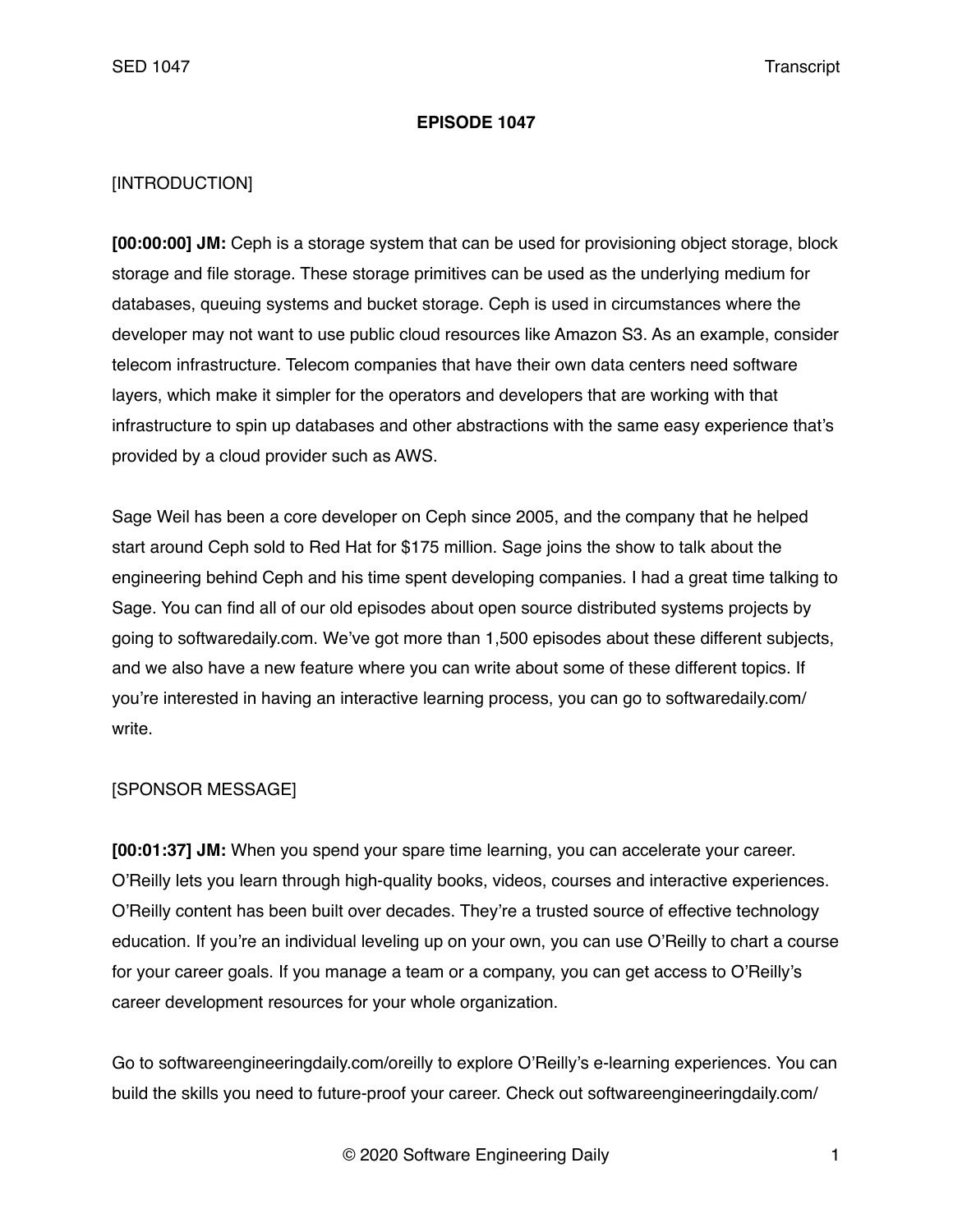oreilly, and thank you to O'Reilly for being a partner with Software Engineering Daily for many years now.

[INTERVIEW]

**[00:02:39] JM:** Sage Weil, welcome to the show.

**[00:02:41] SW:** Thanks. Thanks for having me.

**[00:02:43] JM:** You started Ceph in 2005. What were your initial goals with the project?

**[00:02:48] SW:** 2004. It all happened in grad school. I went to University of California Sta. Cruz and my first year there got involved in this storage research group and was specifically sort of tasked with figuring out how to do distributed metadata management for the sort of petabyte scale storage system they were trying to design. It all started there.

That summer, I did an internship at Lawrence Livermore National Labs, and that was where the first finding code is written. Initially started as a – Well, I wrote a prototype simulator in Java previously just to sort of show that that overall approach to dynamically balancing whether the cross service would work, but then that summer, wrote the first line of C++ code that has turned into Ceph.

The goal of that research group was to create a petabyte scale file system for super-computing applications. The research was funded by Department of Energy, Los Alamos, Livermore and Sandia, and it was really targeting these ridiculous, high-performance computing codes where it's thousands of machines all doing some processing and then writing with the files of the same directory or to the same file or whatever it is and trying to build a file system that could deal with these applications. That was the original motivation.

**[00:04:08] JM:** Did you realize there would be widespread business applications to distributed file system at the time or were you mostly just concerned with these high-performance computing applications?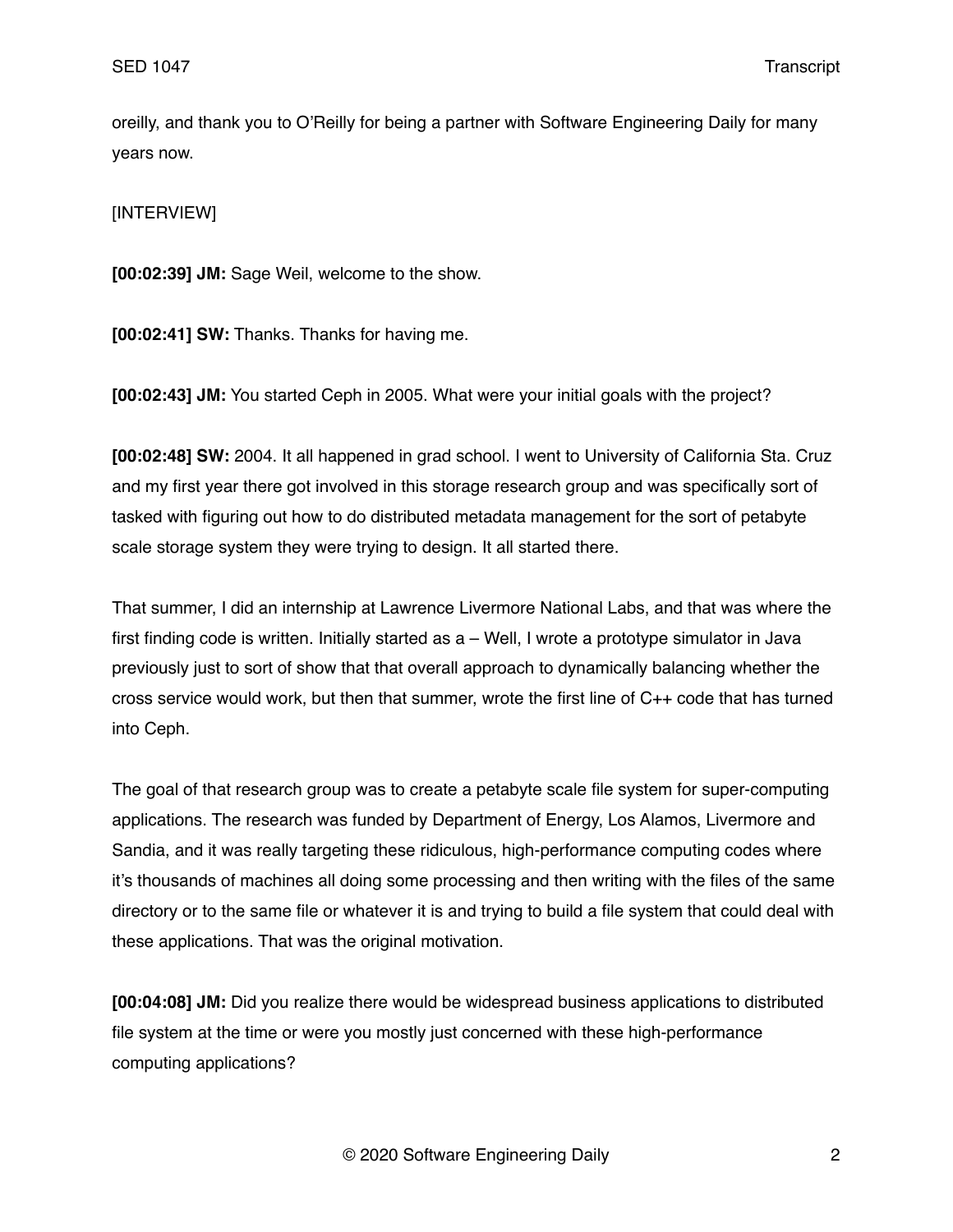**[00:04:22] SW:** Not initially. I was sort of pretty much sort of focused on that niche application. But before going to grad school, I was involved in a webhost startup, DreamHost. So we've done sort of lots of Linux-based webhosting stuff. We bought a bunch of NetApps and sort of – We've loved our first NetApp, because it centralized all the storages, great to manage, and then by the time we got to 100, it was a huge, huge pain in the butt. I had some appreciation for what sort of the rest of the world needed in terms of storage. Also, that there is this sort of glaring gap in terms of what was available that was open source and where you had to go buy expensive enterprise systems. It was sort of midway through I think the whole grad school process that sort of realized that this was a real need in the open source, open infrastructure community. We're really trying to create something that was both innovative and game-changing within the storage field of itself regardless whether it's open source or not, but also to fill this gap in the open source community.

**[00:05:25] JM:** Tell me more about the bottlenecks that you ran into at DreamHost.

**[00:05:31] SW:** I think, there, it was mostly sort of a management nightmare. I think the thing that we're trying to scale was really just management of all these data. If you have thousands of servers and then each one has a disk that is going to fill up if one user uploads a bunch of data, then you have all those stuff where you're trying to move things around and it was just annoying. Then you had the problem where if you lost a disk, then it was gone.

Centralizing all your storage would solve that, but the systems at the time would only scale to be so big. So we're really focused with Ceph on just making it as big as possible. In architecting the overall system, just making sure that there were sort of no single points of failure for reliability and also no sort of glaring scalability bottlenecks, so we'd be able to build it. At the time, a petabyte was a really big number. Today, that's not so impressive anymore, but the same principles hold. If you want to be able to create a very large source system, centralize everything in one pool so that you had better management, and also as a result, smarter data placement and replication and so on. You could have overall higher reliability.

**[00:06:38] JM:** Ceph is a distributed storage system and that doesn't specify the interface of storing information. Ceph can do object storage, block storage and file storage. Can you give a

© 2020 Software Engineering Daily 3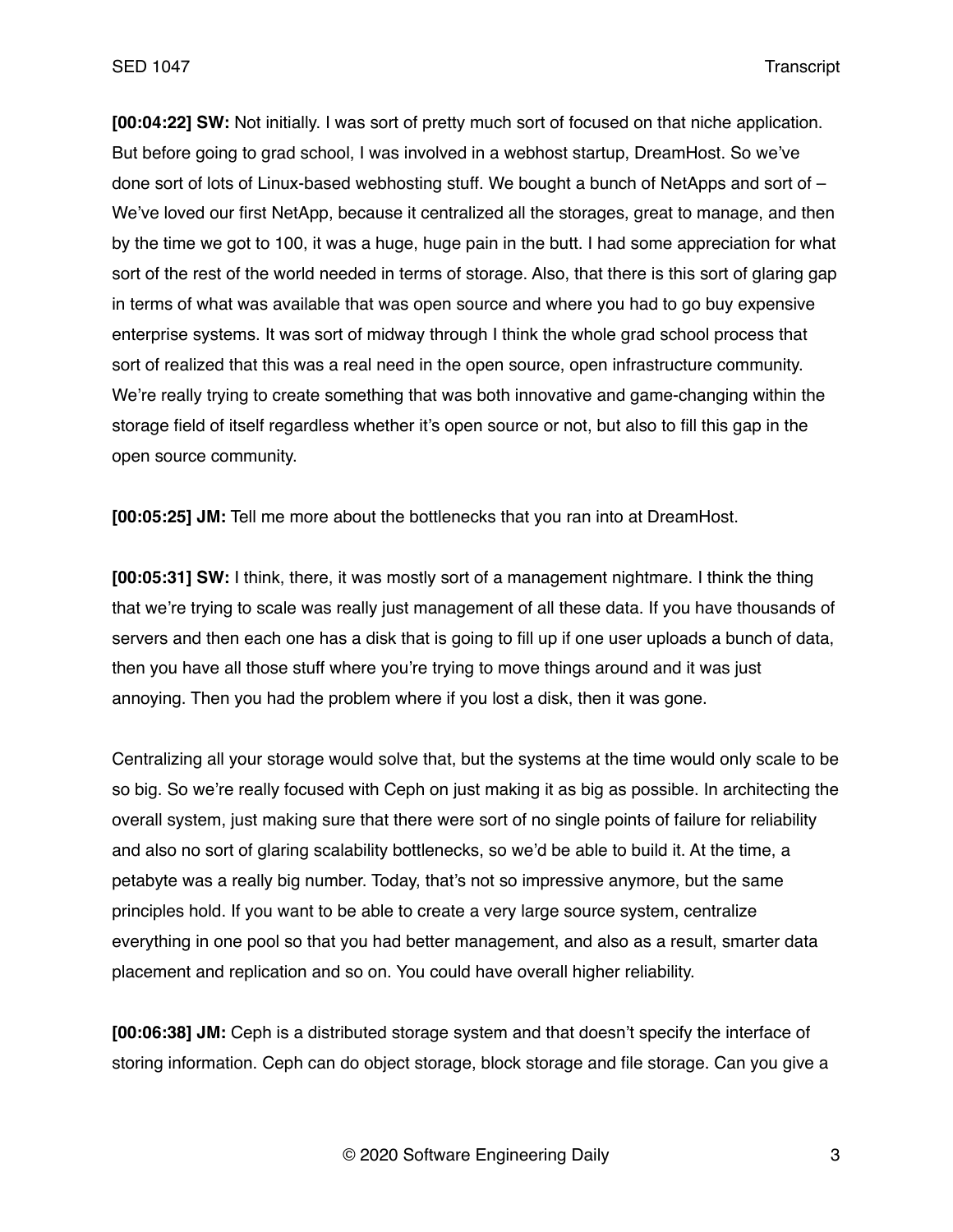brief overview of these different types of storage? Maybe the kinds of applications that users need these different types of storage systems for?

**[00:07:10] SW:** Sure. Ceph actually started as just a file system, file store system, and as we sort of build the whole thing, we realized that it's sort of generalized to creating other – Servicing other APIs as well. File is really the one that people are most comfortable with. That's files and directories. That's what you're used to on your desktop or any random Linux system. The goal is just really to have the storage not on your server, or on your node, but to mount it on some centralized system so it's successful from lots of different nodes. That's file. People are usually using NFS or systems that provide NFS to talk to remote storage. In the Ceph case, we invented our own protocol that was smarter and more efficient and scaled better and all that stuff.

But in building the system, we realized that the way that we architected it, sort of the core of the cluster that manages the replication of data and so on used internally, used an object-based interface. We realized you could build lots of other stuff on top of that besides just a file system. The second piece to come along was a block service called RADOS Block Device. The idea there is just to take sort of a virtual disk, like a one, and you strip it over lots of objects and then you store those objects in RADOS in the sub-cluster.

The idea for this actually came from a community member in like 2008 or 2009. I don't quite remember. They wrote a patch for QEMU, the KVM virtual machine hypervisor that would present a virtual disk or a virtual machine that was stored in a sub-cluster on RADOS. We realized that was a great idea. We ended up rewriting the thing as a library and doing lots of stuff. That eventually became very popular in the open sec community as sort of open sourced cloud computing infrastructure took off. They needed storage for all these virtual machines and Ceph was the perfect thing, because it was also scaled out and open sourced and sort of fit nicely into that gap.

Then the third piece is object storage, which is in this context really means something with an S3 or S3-like API. The idea with object storage is that you don't really have directories or files. The closest thing to a file is an object, but you just sort of dump it in what's called a bucket, which is just a container for lots of objects. The semantics are a little bit different than files.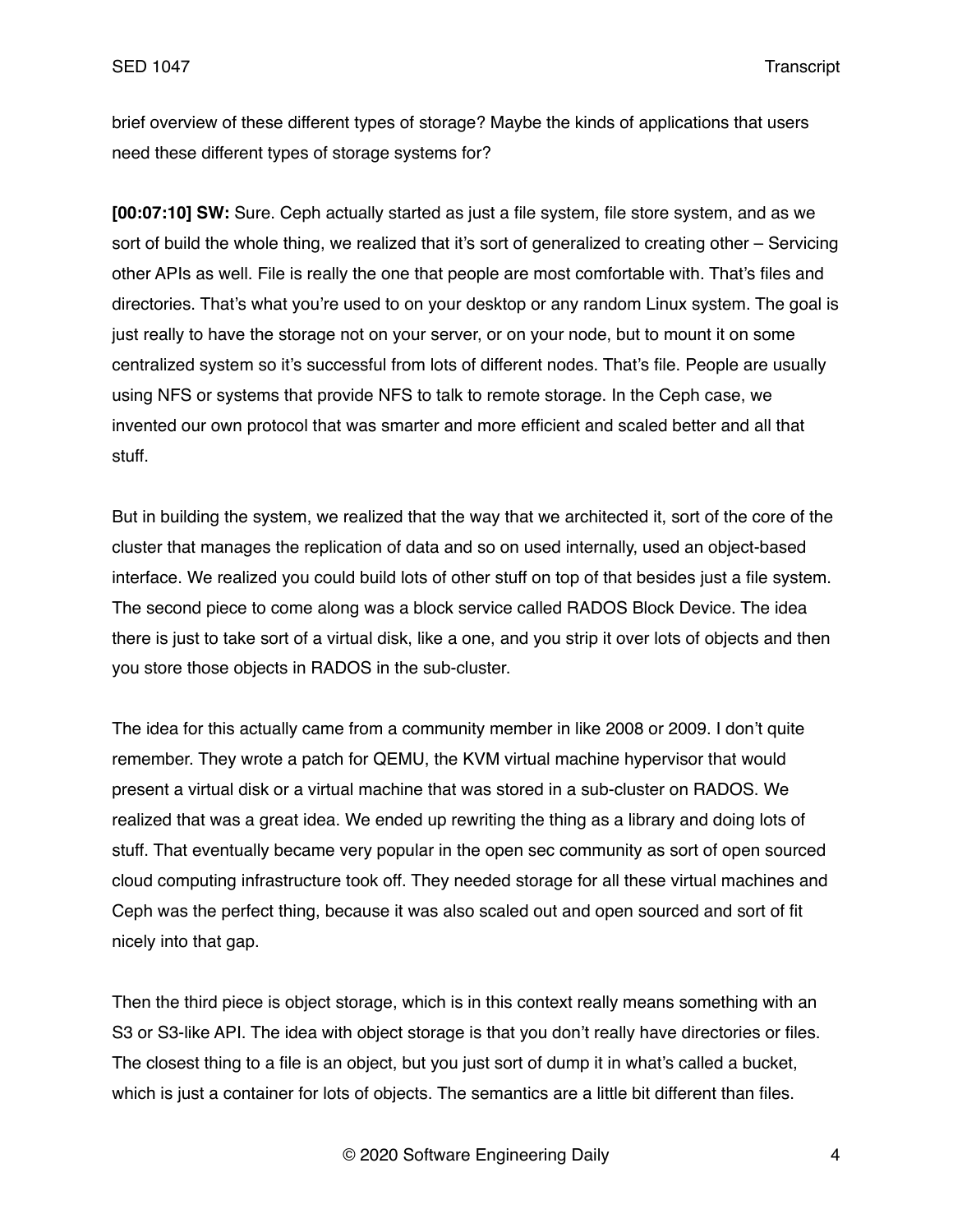Whereas with a file, you can resize it, you can append to it, you can update, you could overwrite pieces of it. Objects are sort of targeting more static or immutable data. So if you think things like JPEG images or videos or other sort of content that you produce and you post and it fits there and then maybe eventually delete it or maybe you don't, like you're not really modifying it in place.

Because the update semantics for objects were simpler, you don't have things like rename. You don't have updates in place. It's much easier to build an object storage system that's very scalable, and sort of the limited things you can do with it also make it easier to replicate across multiple sites, and that's things like eventual consistency as supposed to cert blocking. It simplifies a lot of other components by having sort of a simpler storage interface.

**[00:10:14] JM:** If I'm building a block storage system or a file storage system on top of Ceph, is Ceph using the underlying object storage system in each of those cases? Is the base storage system always object storage?

**[00:10:33] SW:** Yes, but it's confusing because there's sort of two layers, and we use the word object for both of them. The core of Ceph, the sub-cluster is RADOS, which is basically all the storage devices and the software that makes sure that data is placed and replicated across them. RADOS stands for reliable autonomic distributed object store, and the things that we store in RADOS, we call objects. But they're very different than the objects that you would store in S3. The RADOS objects are smaller. They're a few megabytes in size and you can do lots of things to them. They behave more like files and that you can mutate them and you can truncate, you can punch holes, you can do all sorts of stuff.

RADOS provides this object storage layer. That's sort of the internal interface. Then on top of that, we built a distributed file system that sorts of everything in RADOS. We have the RADOS Block Device, which stores everything in RADOS. Then there's the RADOS Gateway, which gives you an S3-like object interface that's RESTful and has multi-terabyte objects and all the ACLs and permissions and all the stuff that S3 does. All that is backed by RADOS. It's two different layers. Two different types of objects. Sort of confusing to explain to people.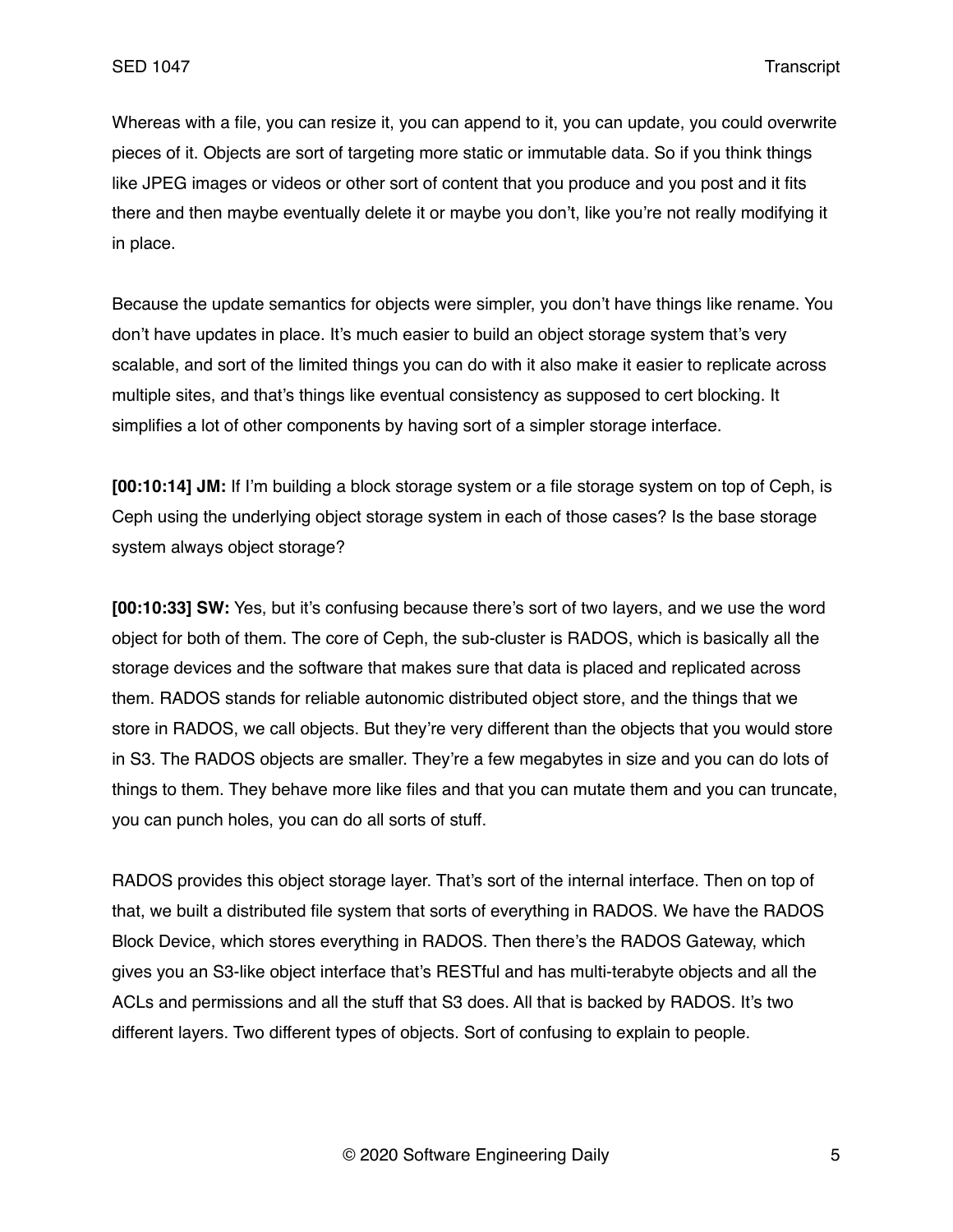**[00:11:41] JM:** No. Makes sense. That bottom layer of RADOS object storage layer that you can build these other kinds of abstractions on to of, whether you want to build file storage or you want to build block storage. You want to build a user interface object storage kind of layer, why is RADOS that object storage system that was created for Ceph, why is that a useful base level of abstraction for these other systems?

**[00:12:12] SW:** I think it captures – It sort of solves enough of the problem that it lets the things that sit on top of it simplify the way that they think about the world. The interface that RADOS gives you is that you have pools of storage. It's a logical collection of data, I guess, and you can put billions, trillions, you can put as many objects as you can store basically inside a pool. RADOS handles all the details about which servers is a go-to. Is it going to be replicated? Where do the replicas go? If there's a failure, read from the other replica. Migrate it. When I add storage, I have to move data around between servers.

All that stuff is hidden by RADOS. So things that are consuming Librados, sort of the abstraction layer, all they have to think about is a pool, which is sort of like an infinitely-sized thing that they can put data in and the objects. As long as you know the name of the object, which is a string, then you can read the data and write the data. Then that's a very simple storage layer and having all the scalability and reliability and stuff solved for you. It's a very simple interface to code something else to.

**[00:13:17] JM:** It sounds like of reliability is also a potential configuration. Are there systems where you would want to configure your RADOS to not replicate the RADOS objects?

**[00:13:32] SW:** Yes, and you can do that. You can set the replica count to one. So there's no redundancy. People do that in certain cases. It's not very user-friendly, because when there is a data loss event because a drive fails or whatever, then it's sort of awkward to recover because of the way that RADOS is designed.

If you're sort of a Ceph power user and you understand what's going on and you understand the application using that pool can tolerate data loss, then you can poke the cluster and basically say, "That subset of the data is gone and just re-instantiate it, but empty." Then if your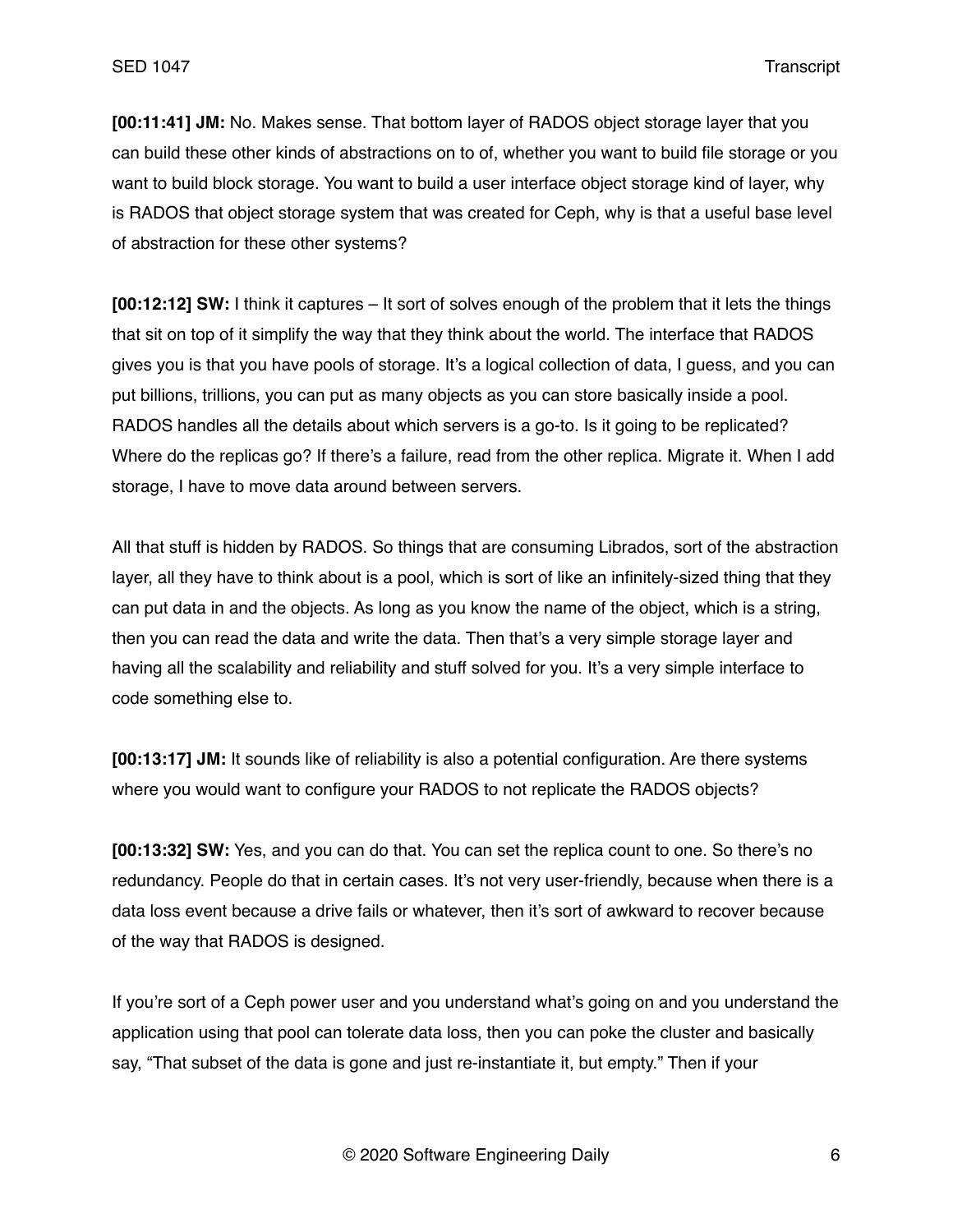application can deal with that, then you can continue. But it's relatively uncommon for people to actually run in that scenario.

**[00:14:15] JM:** Got it. Yeah. If you have this distributed object system, or I guess if we're talking about the file system or the block storage system, one of the higher level interfaces, you have to manage both the data and the metadata of the information. What kinds of metadata does your Ceph storage system manage and how does that metadata get managed?

**[00:14:41] SW:** It's probably easiest to talk about it in terms of block since that's the simplest of the three. In that case, most of what you're storing is all data. You have virtual disks. You're just breaking them into chunks and storing those as objects in a system. The only real metadata is the names of the logical images or volumes that you're storing and properties about them, like when they're created, how big are they? What snapshots have you created on them? Whether they're blocked by a particular client who's accessing them. Things like that. What striping strategy are you using it for that particular volume?

In RBDs case, we just store those as attributes on like one object that just has the metadata about one particular volume. So it's sort of naturally scales and makes use of the existing RADOS infrastructure. In the case of the file system, it's more complicated, because there's a lot of file system metadata. The whole director hierarchy and all the properties around files, NI nodes, and ownership, and quotes and all that stuff. There's a whole different set of servers in Ceph that manage the Ceph metadata hierarchy and coordinate client access to data. Because in the case of file systems, you need to make sure that clients that are operating on the same file of your directory are sort of observing, have a consistent view of what the data and metadata looks like, while at the same time you want to sort of aggressively hand out leases to clients so that they can operate efficiently and they can cache things locally without talking to the server every time. Ceph FS has a pretty complicated protocol between the clients and the metadata server in order to achieve both good caching behavior and also strong consistency so that you always have a clear view, consistent view of what's going on from the client perspective.

But even though they have a dedicated set of daemons that are sort of managing that file system name space, all the actual data is stored back in RADOS. So the file data goes into regular RADOS objects, and the metadata about the file hierarchy goes into a different pool and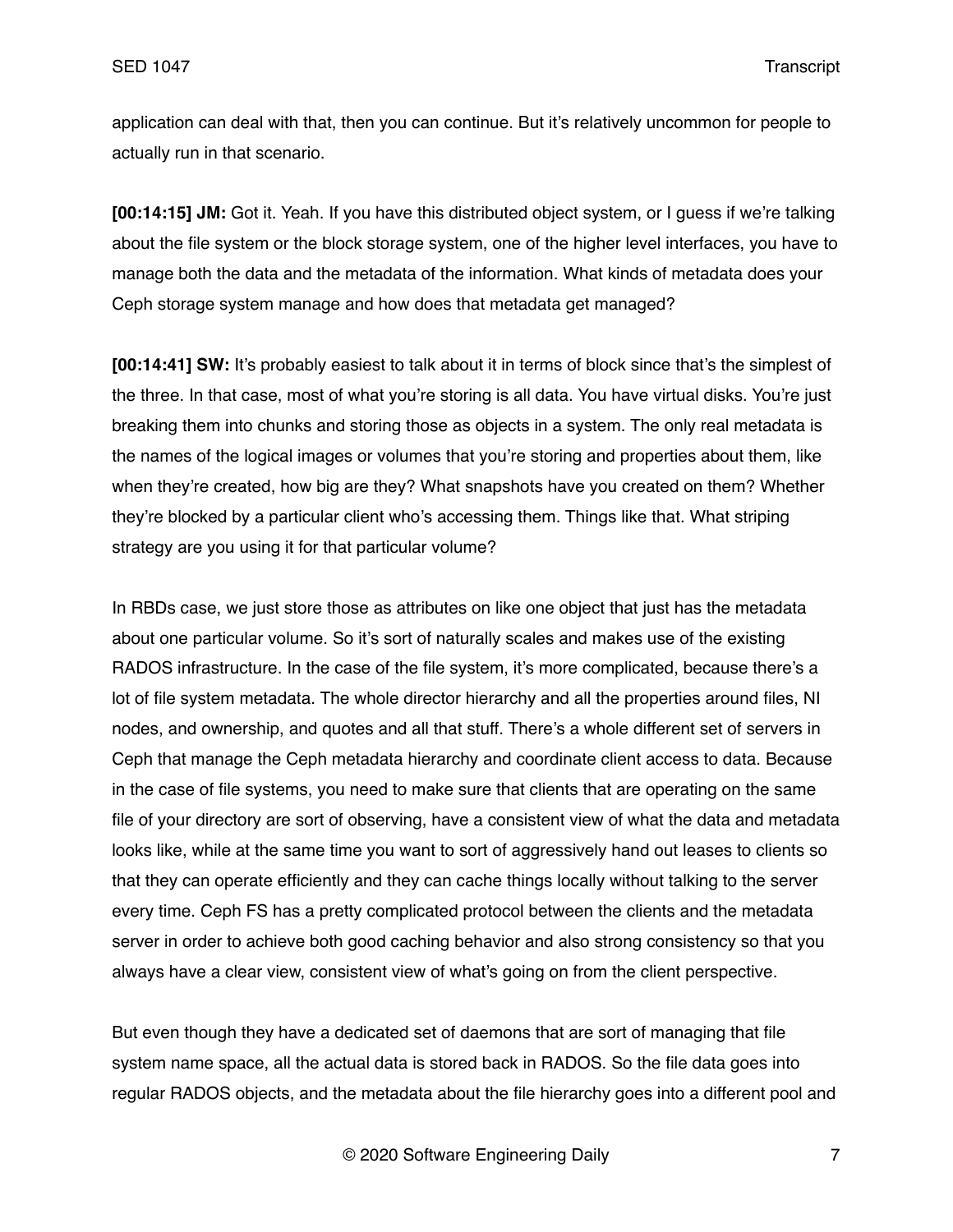a different set of RADOS objects. That case actually are using a slightly different interface for objects in RADOS where they're storing key value data inside the sort of logical object container in a system.

## [SPONSOR MESSAGE]

**[00:16:57] JM:** This episode of Software Engineering Daily is sponsored by Datadog. Datadog integrates seamlessly with container technologies like Docker and Kubernetes so you can monitor your entire container cluster in real time. See across all of your servers, containers, apps and services in one place with powerful visualizations, sophisticated alerting, distributed tracing and APM. Now, Datadog has application performance monitoring for Java.

Start monitoring your microservices today with a free trial. As a bonus, Datadog will send you a free t-shirt. You can get both of things by going to softwareengineeringdaily.com/datadog. That's softwareengineeringdaily.com/datadog.

Thank you, Datadog.

### [INTERVIEW CONTINUED]

**[00:17:49] JM:** If we think about a typical deployment of Ceph at a corporation, are there users that are interfacing directly with Ceph or are there storage administrators that are building on applications or building databases on top of Ceph? How are end user applications? What's like the layer between the Ceph cluster and the end user application?

**[00:18:16] SW:** I think you have the full spectrum. Sort of maybe one of the most common cases, you have like a private cloud infrastructure like OpenStack that's being used by the organization, and the only sort of people who even know that Ceph is there necessarily or operating with Ceph are the people who run the cloud infrastructure. Consumers of the infrastructure are just getting virtual machines with virtual a disk attached. That sort of sits at one end.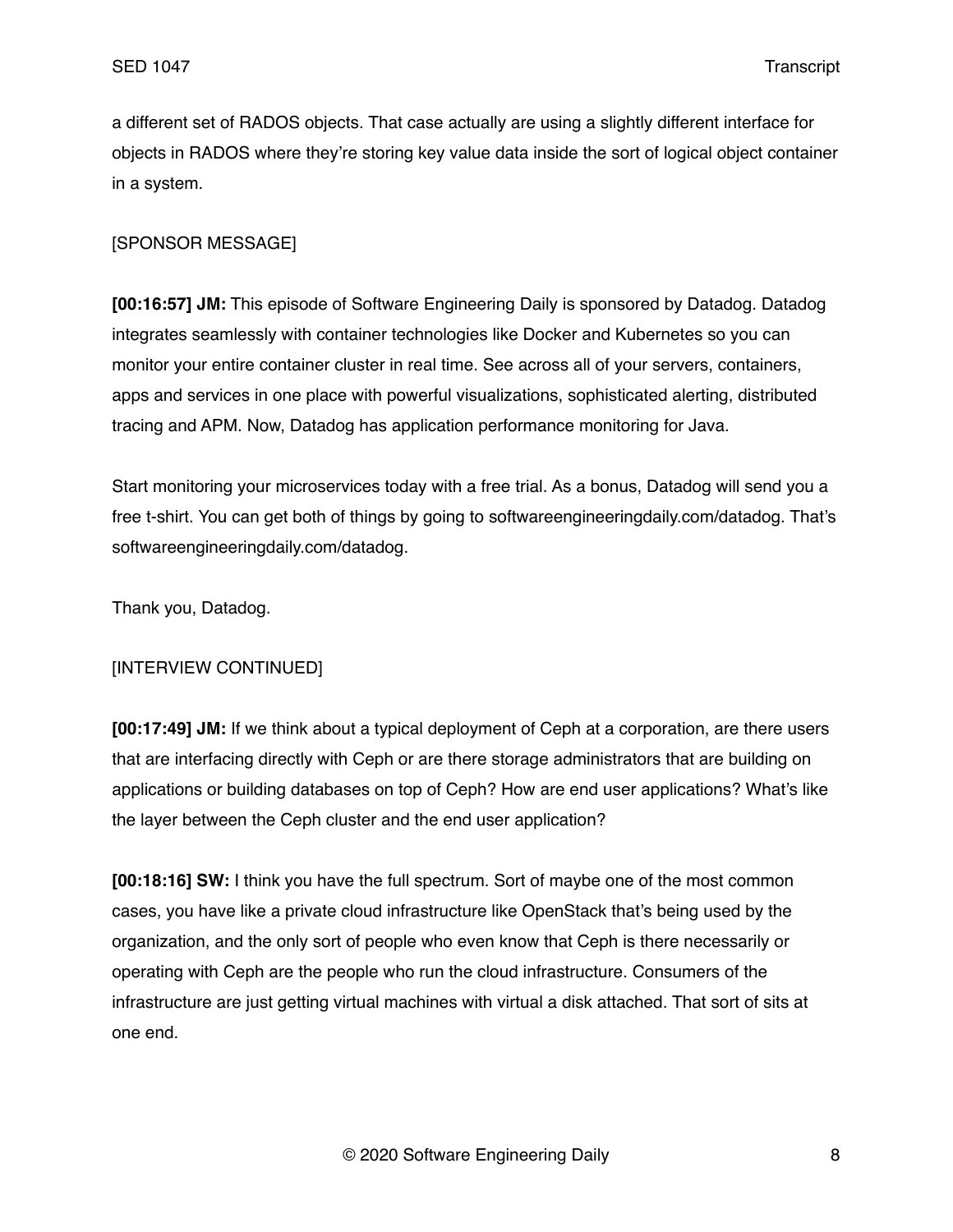At the other end, you have people who are – I don't know. Maybe they're doing like big data analytics, whatever, and they're running, operating the Ceph clusters themselves alongside their Spark or whatever else, and they sort of have a more intimate knowledge of what the Ceph cluster is doing and how it's being used.

In a few cases, we also have users and customers who even code their applications to use Librados directly without going through the file system block or S3 object interface, because they can get better efficiency by sort of reaching directly into the lower level storage interface in Ceph and they have sort of one application that is very large. So the sort of scalability and parallelism that they get makes sense.

**[00:19:26] JM:** What are those applications? Is that like finance or trading or something?

**[00:19:30] SW:** Yeah. You see some FSI people doing it. There is like an ISP in Australia that built like a time series database or is it an ISP? It might have been like a power company or something that had like IoT power emitters that were logging data. I don't know. There's a bunch of sort of instances like this where you just have lots and lots of data objects. They're all sort of a regular workload and it makes sense to sort of dump it directly in RADOS. There's a group here in Wisconsin that's associated with NASA that's taking satellite imagery, and they're dumping it directly in Labrados just because it was relatively trivial to [inaudible 00:20:07] buildings and just stick it directly in there and they didn't have to worry about the intervening file system or object layers.

**[00:20:15] JM:** The example you gave of maybe I'm running a big open stack deployment. Let's say I'm a telecom data center and I've got a big storage cluster of Ceph machines and the interface for application developers who were deploying into that telecom data center, they're just seeing open stack, and open stack is exposing some storage interface, and if I need to set up a database for my application to MySQL database, the MySQL database just provisions interfacing with OpenStack, and OpenStack takes care of the underlying communications with Ceph.

**[00:20:59] SW:** Right.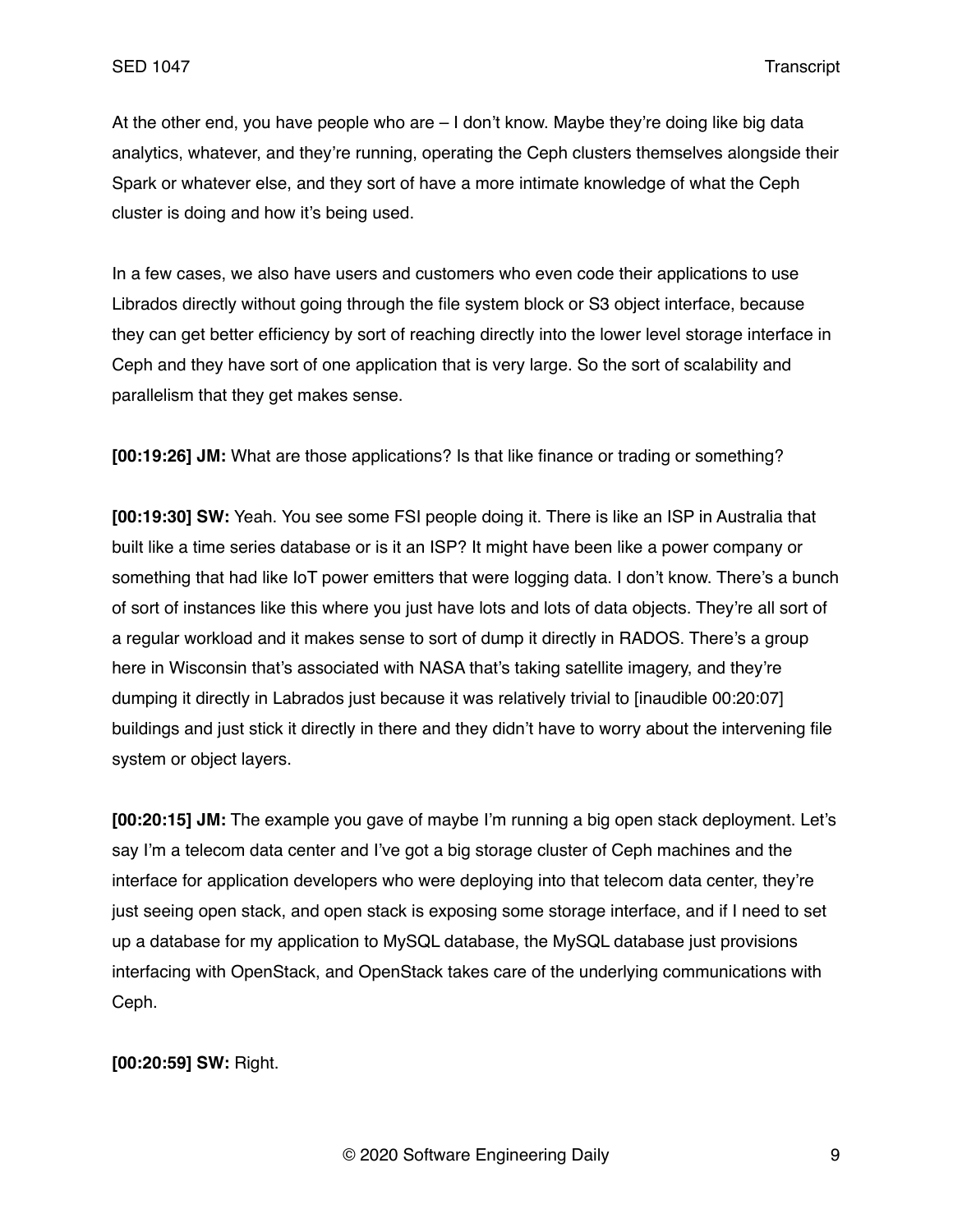**[00:21:00] JM:** What is that interface? If we're talking about like an interface between OpenStack and Ceph, what does OpenStack request from the underlying Ceph storage cluster?

**[00:21:12] SW:** OpenStack has a whole project called Cinder whose job is basically to be this intermediary by presenting a generic interface to OpenStack tenants to let you request block storage and to sort of manage the attachment of that block storage to your actual virtual machine. Then the Cinder Project has all these backend plugins by various projects and vendors that interface with the backend storage systems. In Ceph's case, there's a Ceph RBD driver in Cinder that implements all the API hooks and makes calls out to RBD to trigger all the write operations.

There's a similar interface for the Kubernetes community called CSI, container storage interface. That's sort of same that you really create volume, attach volume, delete volume, create snapshot, create a clone from a snapshot, yadi-yada. It's good for these ecosystems because everybody consuming the storage has a simple interface to consume and then the various sorts of something sort of plugin on the backside. But there's always been the sort of advantage to open source storage systems who implement these interfaces, because when you're deploying an open source, scalable infrastructure tool, you don't want to have to go buy something to run alongside it. It's nice to use the open source vision as well. In many cases, Ceph tends to get deployed by default with OpenStack and Kubernetes and so on.

**[00:22:39] JM:** Of course, there are these multiple underlying physical disks that actually hold the data and these different disks are managed by the Ceph object storage daemon. What are the responsibilities of that daemon process that runs across your underlying disks?

**[00:23:02] SW:** The OSD, it's called the object storage daemon. We run basically one per disk or SSD in a system, and its job is to be the intermediary for any data that's ever written or read from that disk. On the simplest case, if you want to read some data, request goes to OSD. It pulls it off a disk and it sends it back. Most of its – The complexity there is actually around all the reliability and redundancy. The OSDs know how to talk to other OSDs. They sort of understand what data they're storing and whether they're the primary replica or a secondary replica and where their replicas are stored. So that if you do a write operation, the data goes to the first OSD. It knows that it needs to be forwarded to others. All three have to commit that change to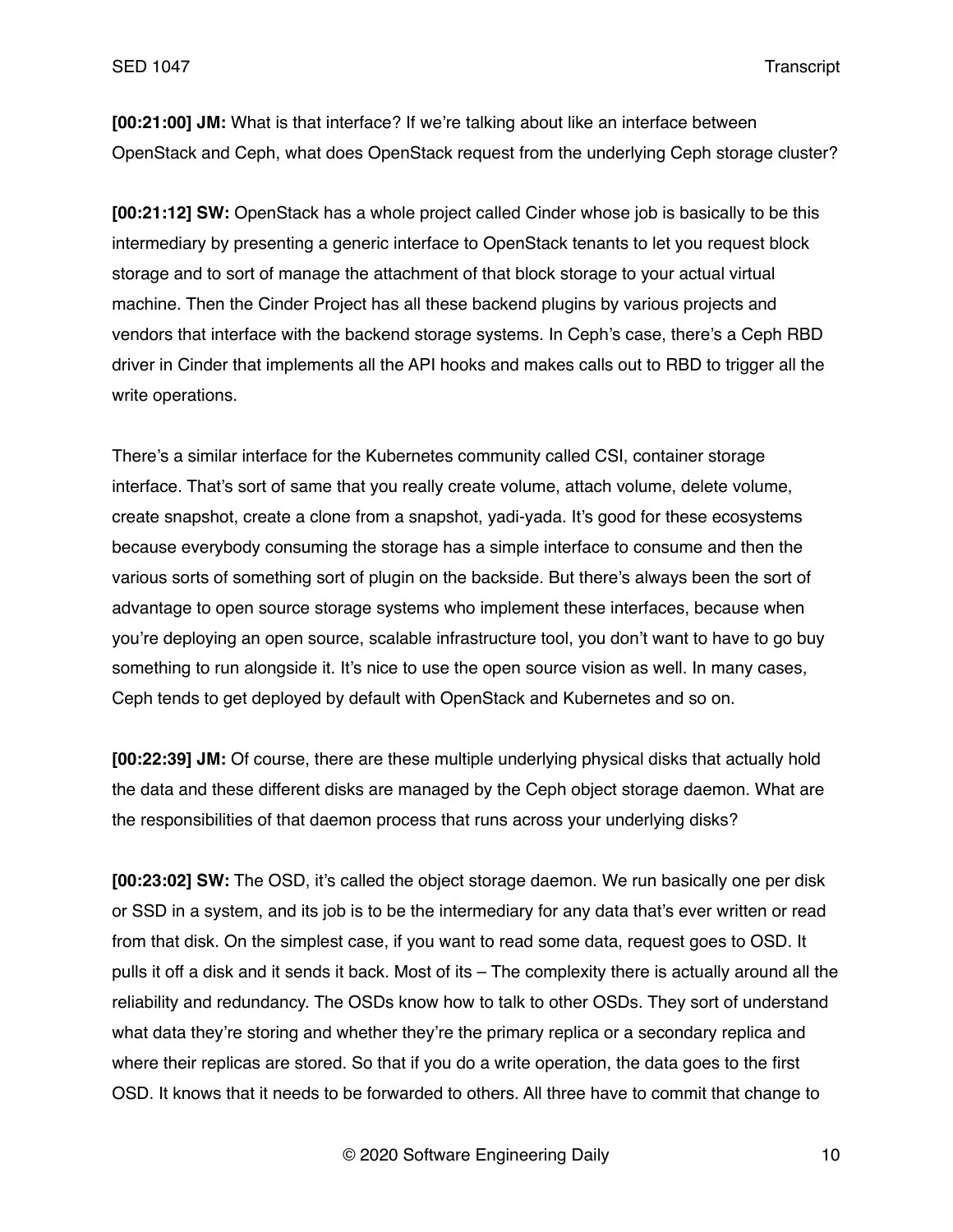disk, and then before an acknowledge is sent back to the client, or if a disk is added to the cluster, or a node fails or something like that and data needs to move around, then the OSDs understand where the data was and where it's going. So they can, sort of in a peer-to-peer fashion, coordinate the migration of data to its new preferred location in the system.

Then I guess the last piece they do is they understand what the layout of the data on the disk is itself. In the past, there used to just be an XFS file system and objects will be written as files. These days, we sort of own the entire stack down to the block storage. So there's a backend inside the OSD called Blue Store that's responsible for figuring out where to actually put those bytes on a disk and how to read them and how to index them and all that stuff.

**[00:24:34] JM:** Tell me more about that Blue Store system. What role does Blue Store play?

**[00:24:38] SW:** It's essentially the file system-like thing that we use to find and manage all the data that's stored on a single device. The responsibility of Blue Store is a little bit different than a file system. With a traditional file system, you have sort of arbitrary files and directories and renames and ownership and permissions and all that stuff. In some sense, the job of the Blue Store is a bit simpler. Because it doesn't have of that, there's sort of a single consumer and there's sort of a flat organization scheme for all the data that's being stored. What's the name of the object? What pool is it in? What shard of that pool does it belong to?

At the same time, it has – There are sort of specific requirements that we have in Ceph that are different from a file system. Because we're replicating updates across multiple servers, we want to make our changes in sort of an atomic, as part of an atomic transaction when they make a change to an object on disk. So [inaudible 00:25:30] the update is. We update the version of the object. We also log a login tree. So we know that this object changed at this particular time in this order.

When all that is pushed down to the device, we have to commit that as a transaction, which is something that file system often have sort of internal to the file systems design, but not something that they expose to people who are consuming the file system. After bending over backwards for many years trying to sort of implement transactions on top of a traditional POSIX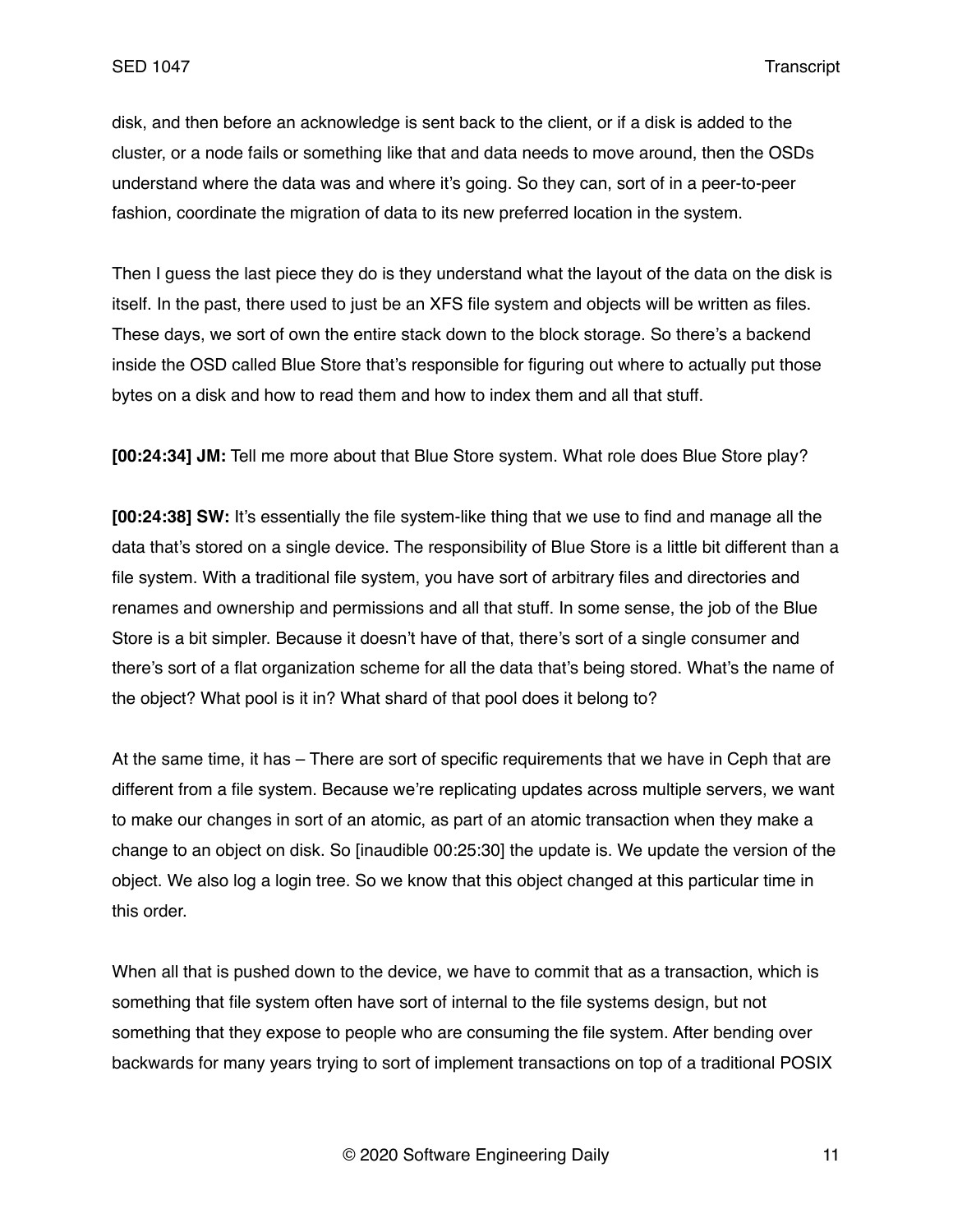file system, we finally gave up and just wrote sort of our own storage layer that had exactly the semantics and behaviors and capabilities that we needed.

That's important because when you have all these IOs, updates are streaming across all these devices and then a device crashes or maybe it restarts and comes back or whatever it is, we want to be able to quickly look at the metadata on the devices and know at what point did they crash and what updates do they have and don't they have without having to like go and scan the entire device to find changes, like you might have to do with that write system or something like that.

**[00:26:29] JM:** Can you tell me other precautions you have to make in Ceph runtime to account for common failures that can occur during a read or a write? Maybe network failures or other hardware device failures. Just tell me about building the necessary fault tolerance. I realize that's a big question for such a big project.

**[00:26:51] SW:** There a lot of moving parts, a lot of different pieces of hardware involved. The ultimate goal is to create a reliable storage service that's constructed out of entirely unreliable components. So you have to have a lot of redundancy and you have to have a lot of safety checks. On the network side, all the data that's sent over the wire is sort of sent in messages that have CRC checksum in them in case there's some sort of error in the network or it gets flipped or whatever.

With Blue Store, any data that's ever written to the disk has a CRC that's calculated and stored separately with the metadata. Whenever read data, we can verify the checksum before we trust it at all. Something that we also really want that can get out of sort of traditional local Linux file systems. Then there's sort of the overarching failure model of Ceph itself where we don't always distinguish between if you have a disk that goes bad or a sector that goes bad or the interface between the disk the server goes bad or the server crashes. Sort of all of those things usually would just result in an OSD going down. From the rest of the cluster's perspective, the OSD is offline, I can only read and write from it and actually just rely on the other replicas or trigger a repair or whatever it is.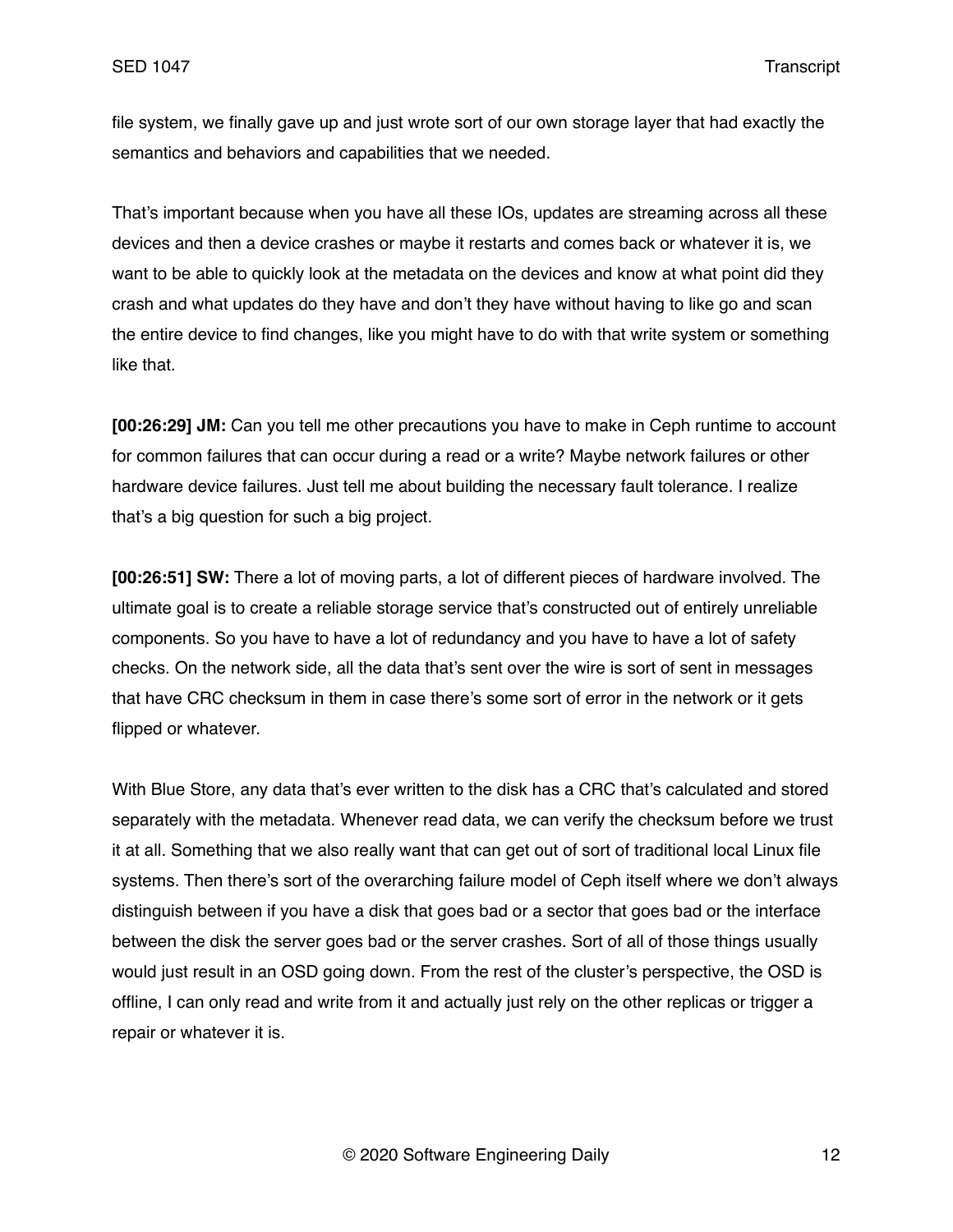By sort of making it normal for things to crash in the system and for the system to recover, it makes a lot of the other air handling cases easier to think about because you already have sort of a built-in way to understand failure. The overall complexity of the system goes down and the reliability of the system goes up.

Then the last thing is probably the way that Ceph encourages you to structure the organization of the cluster so that you deal with failures in the best way possible. We use an algorithm called crush for data placement. The basic idea being that if you know the name of the object foo that you're going to read or write and you can do a calculation and that calculation will spit out which servers it should be stored on based on the name of the object and the current state of the cluster. Which OSDs are up and down? Any client can know how to find any piece of data by doing this quick calculation and you don't have to go consult some metadata server to find out where everything is.

But the way that that algorithm describes the structure of the cluster is via a hierarchy. Usually you would have OSDs at the least, individual disks. You'd group those into hosts and then you'd group hosts into racks. You'd group racks into rows. You might group rows into rooms of a data center, whatever, all the way up into some root of the hierarchy.

Then you can write your data placement policy in terms of that hierarchy. You might say I want three replicas in my data all in different hosts, or maybe I want them in different racks, or maybe I want the first two replicas in the first rack, and the third rack and the second rack, or whatever it is." But aligning that data placement policy to the structure of the system and aligning that hierarchy to the way that the physical infrastructure is built, the way that switches are connected or power supplies are hooked up. You can increase the overall reliability so that if you have an entire rack go offline because of a top rack switch or a PDU [inaudible 00:29:56] or whatever it is, you can be confident that you're only going to take out one replica. Every data in the system can continue to function without any interruption until repair is made or you migrate the data somewhere else.

**[00:30:08] JM:** Now, you both built a hosting company and gone through academic distributed systems work. I find there are a lot of people who have built or worked with distributed systems who have not gone through an academic training. I also feel – My experience with this I a little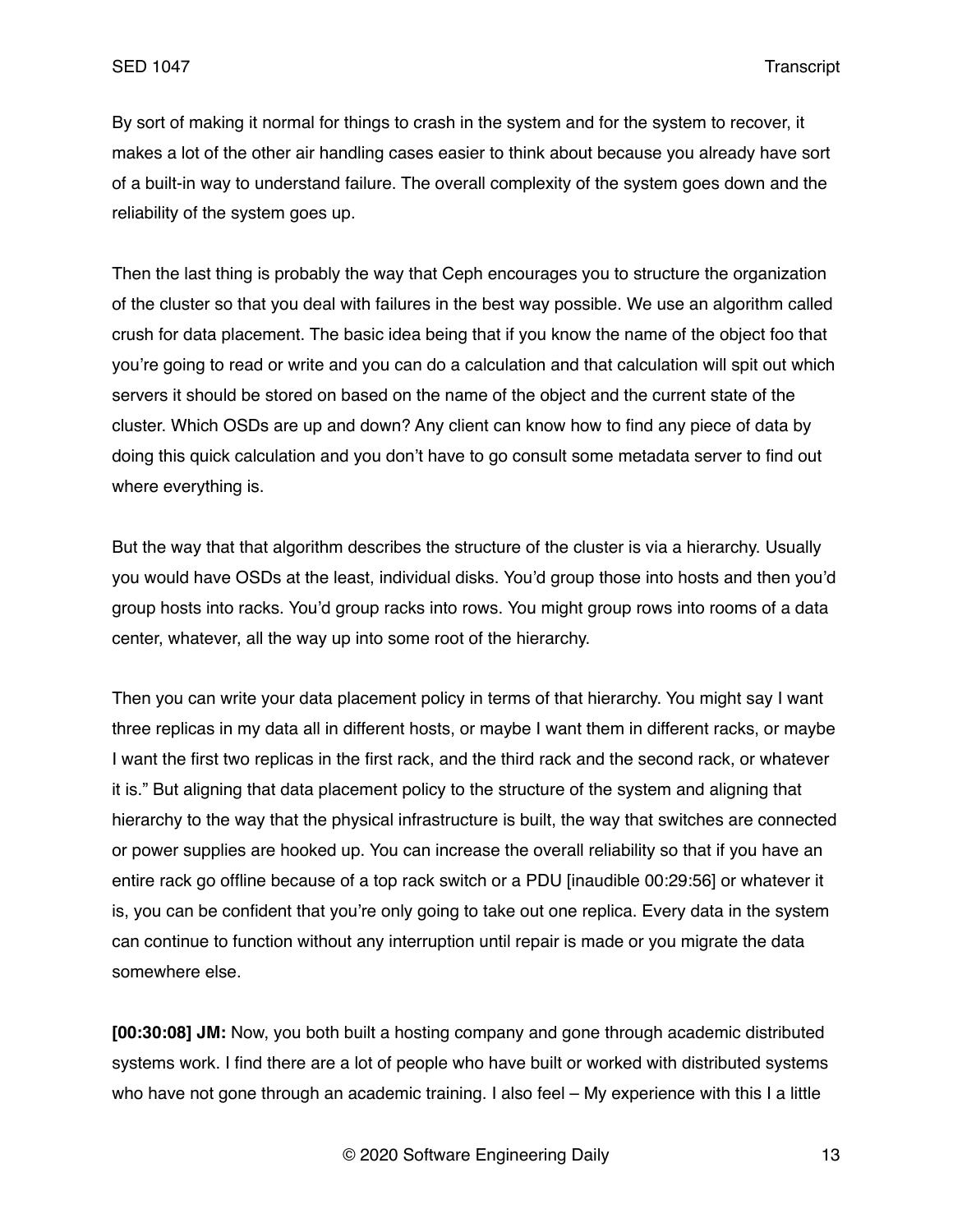bit limited. I took this one distributed systems class in college and it was like traumatic for me, because it was just so hard. Just these proofs and things. I was like, "I guess I wasn't cut out to be a software engineering," because that's really how I felt, because I couldn't solve these proofs.

I just wonder, as you have built Ceph through the years, how much does your academic training come into play there, or does it just become an intuitive muscle that plays maybe a small but subtle role in how you create Ceph?

**[00:31:13] SW:** There might be some of that, but it's not something that you're really aware of, I guess, if it is intuitive. I think that the thing that struck me about going through the storage research graduate track was that it's the PhD. It's called computer science, but it's not science in the sense of other hard sciences where you're studying something that already exists or you're writing – Even proofs, like wouldn't do a lot of proofs or anything. It's a really a systems discipline where it feels to me more like a craft.

The thing that I remember about grad school was we would take these seminar classes where we would read papers. Like every session, we would read like one or two papers about some system that somebody designed. Then in class, we would just discuss it aside about what's interesting. Why it worked? Why it doesn't work? How it compared to other systems? Mostly it was just learning about everything that came before and how they built things and all these like sort of clever ideas that people used to sort of advance the state-of-the-art.

Then when it comes time to actually build something, you're sort of drawing on this [inaudible 00:32:21] menu, whatever, of all these different tricks in your pocket and figuring out which ones sort of help you on this particular situation and which ones don't. You build a prototype and then you have to do some evaluation, which is like run some performance tests and try to demonstrate that they solve a scalability problem or a throughout problem or whatever it is.

I think my main regret after leaving grad school was that I haven't really had time or maybe the motivation to like continue reading the literature to read about new systems. But I still find that I'm frequently are referencing in my own thinking these papers that I read 15 years ago now, because it's the same bag of tricks that everybody is using in all these systems, whether it's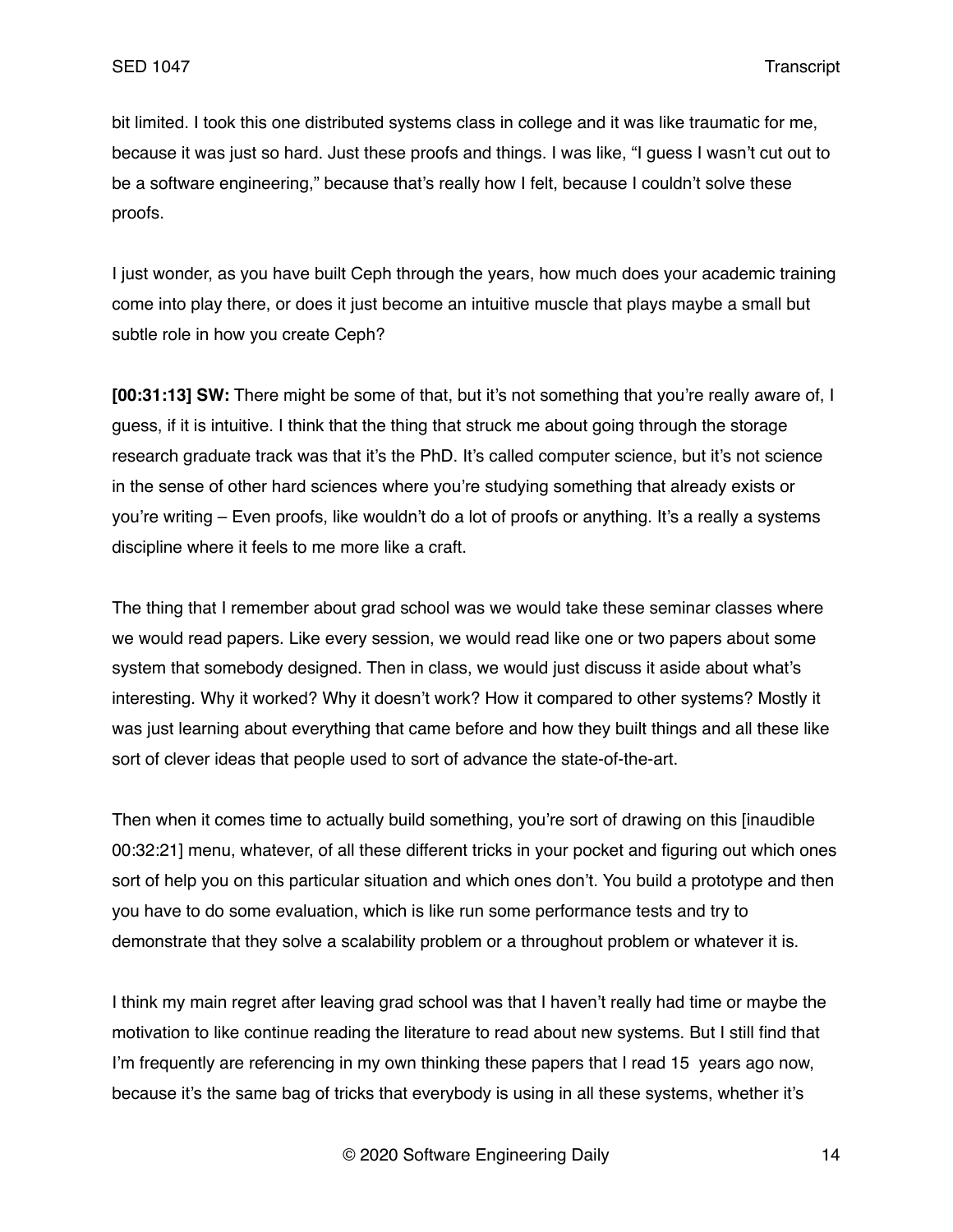Ceph, whether it's Kubernetes, whether it's IPFS or whatever it is. All these scalable systems are sort of drawing on a lot of the same concepts.

**[00:33:16] JM:** The systems question seem to be a little bit different these days. At least the ones that need to be answered by people solving business problems. It's less a matter of like am I going to lose data here and more a question of like, "Oh, should I use Redis and have like a faster access, or should I use some distributed NoSQL thing, or which distributed NoSQL thing should I use? What are the subtle tradeoffs between these things?"

It's more about like memorizing the little check boxes of like this one has this attribute, versus this one has this attribute. That matches up with my problem rather than knowing like what is the – Like do you use two-phase commit , or three-phase commit, or Paxos, or Raft, or whatever else you might have meant by your bag of tricks.

**[00:34:10] SW:** Right. Exactly. I think for the consumer, it really comes down what are the semantics out of the system that you really need? What consistency and what performance? What kind of data are you storing and how will that data mutate or not mutate overtime? That really determines what type of system is sort of the best choice for that particular application.

**[00:34:28] JM:** You started DreamHost when you were like 18? 18 or 19?

**[00:34:35] SW:** Sort of. Yeah, I was one of four founders for DreamHost. Actually, joined after the other three had already started the company, but at that point, it wasn't DreamHost. It was like a web design consortium thing called New Dream Network. DreamHost was launched I think in 1997 or 1998 when we realized that it was really easy to just charge people money for an account on our server and make money. I worked on that until 2003, I guess, when I went back to grad school.

**[00:35:05] JM:** Eventually, DreamHost spun out a company based on Ceph, though, right? There was some kind of parallel track where like you were running DreamHost but you were also doing your PhD and you're also like applying your PhD stuff to DreamHost or something?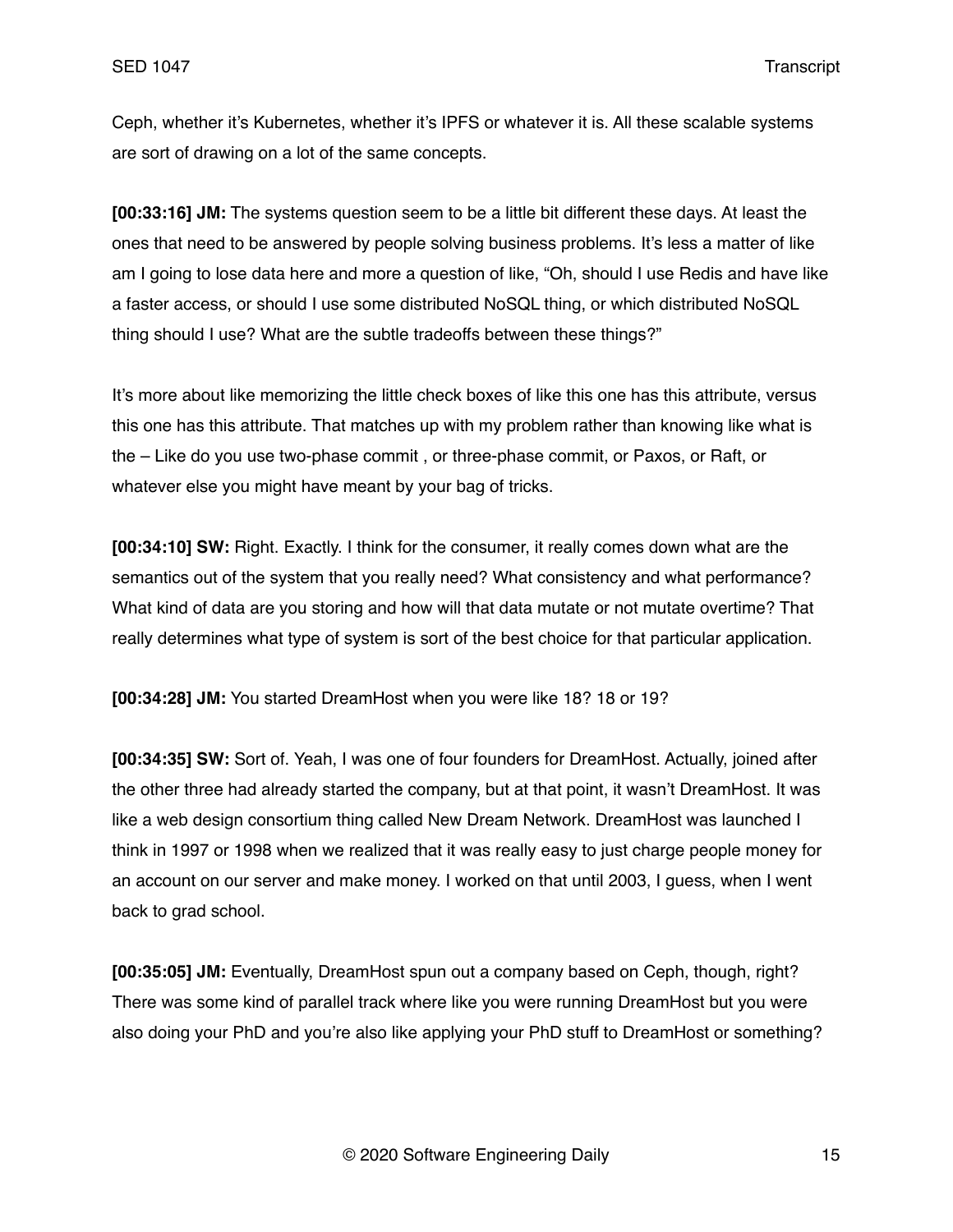**[00:35:21] SW:** Yeah. When I finished my PhD, we had open sourced Ceph when we sort of published the first paper on it. At that point, it was clear to me that like this was filling a big gap in the open source community. So I wanted to keep working on it. The most expedient way to do that was just to go back to DreamHost and continue packing on this project. Hopefully it was something that DreamHost would be able to use. I could just use existing infrastructure and had a whole – All the access to the data center and all the hard drives and whatever else to continue to working on it.

We hired a couple of people over the next couple of years, I guess. So, by around 2011, we decided that in order for the project really to become successful and get adaption, what it needed was a company that was standing behind it to offer enterprise support. Until that happen, nobody would really trust it. We spun out Inktank. Started hiring like crazy. Got some convertible debt from a number of different sources and Inktank ran for I guess two and a half years before we were bought by Red Hat in 2014 or 2015.

**[00:36:31] JM:** Well, this is kind of a random question, but why in that situation when you're spinning out, you're spinning an infrastructure company out of a hosting company, why does it make sense to raise convertible debt?

**[00:36:43] SW:** It was just the easiest thing. DreamHost just gave us a convertible note, because we didn't know how to value the company and we just needed money to grow. We went out for I guess twice to raise a venture capital. In both cases, we were unsuccessful. The first time, we got a strategic investor came along and gave us another convertible note to sort of get us through another year. Then the second time around, we were about to raise our first actual venture round when Red Hat came along and was willing to just buy us.

**[00:37:16] JM:** Amazing.

**[00:37:16] SW:** Yeah. We got lucky, I guess, in that sense, or unlucky. I don't know. I got to do all the like soul sucking pitches to venture capitalists and then didn't actually have to take or get to take any other money. I'm not sure which way it goes, but yeah.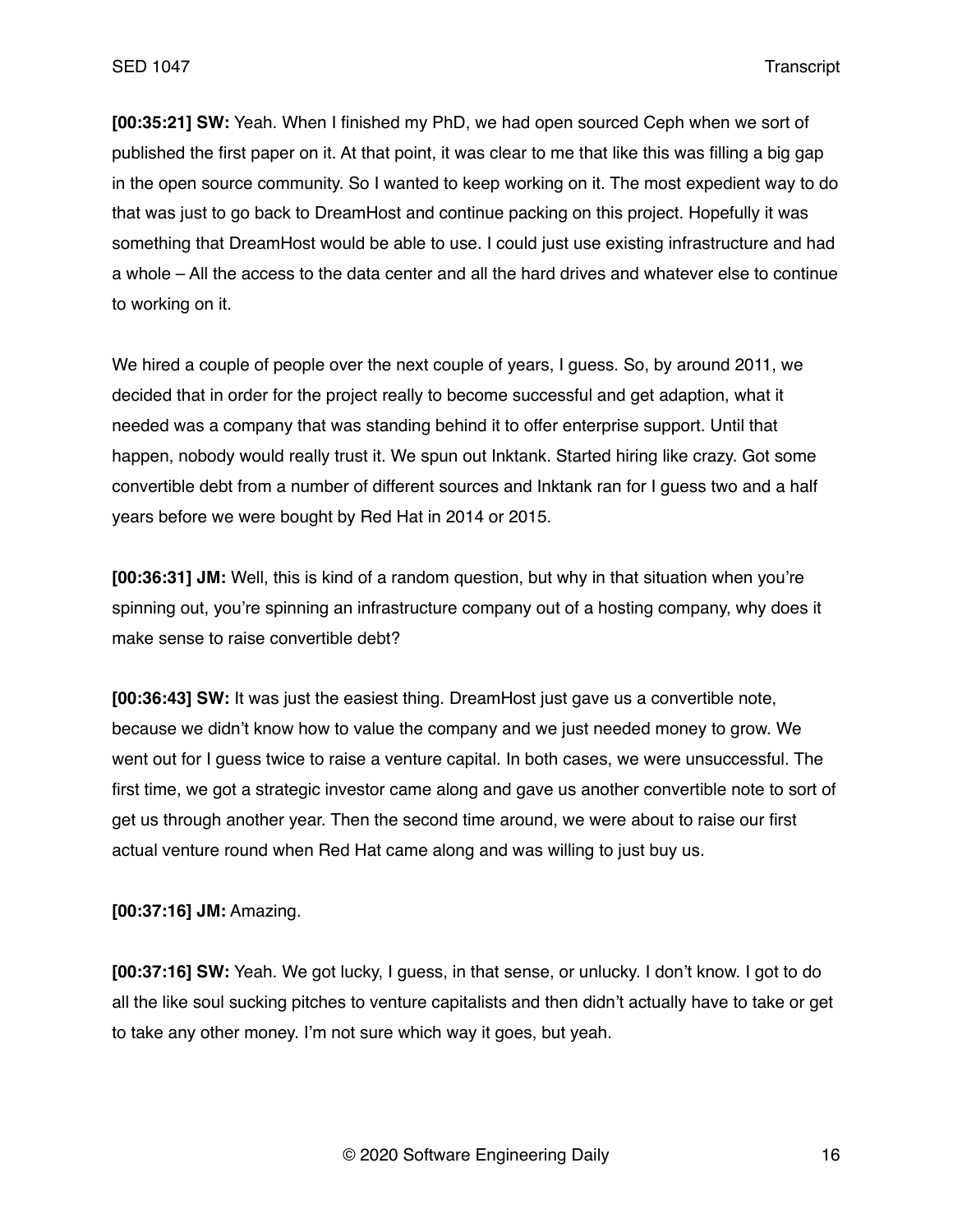**[00:37:32] JM:** When Inktank was acquired by Red Hat, was this around the time that OpenStack was really popular? Like those kinds of OpenStack installations were kind of the – Like that was the Kubernetes of its day?

**[00:37:47] SW:** Exactly. Yeah. That was really why they bought us. We were the dominant storage system in the open sec community and there was no realistic way that Red Hat was going to – Red Hat had bought Gluster a couple of years before and was sort of trying to push Gluster for open stack, and it just wasn't working. Ceph also did object storage and they didn't have an object storage solution and so on. It was really I think [inaudible 00:38:12] OpenStack what's really driving that whole acquisition.

**[00:38:15] JM:** I do always hear these two storage systems in the same sense, Ceph and Gluster. Were there some key design differences between the two?

**[00:38:25] SW:** Yes. Gluster was sort of – The way it's put together is as sort of an abstraction, a layering sort of a file system API level. You would take all the local file systems and you would have a layer that would basically replicate across two of them and then you have another one that would like shard or fragment up your namespace across and you sort of layer these together in order to build a whole cluster that had redundancy and so on.

But it was all through a file API, which worked well up to a certain scale, but didn't work when you had a lot of directories across like a hundred servers, and when you do a maketour, it has to go create that same directory in all the different servers. There's sort of some architecture limitations that made it only scale to a certain point.

In contrast, Ceph sort of as its unifying layer was this RADOS object layer that didn't have that same abstraction. So sort of that core piece that handles the replication and scalability and recovery and so on just behaved much better when it's being added or removed and resized and things failing and so on.

**[00:39:29] JM:** That's amazing. That insight that you had pretty early on that the file system is not the right abstraction as the base layer in contract to the object abstraction, well, the RADOS object abstraction. That was really what made the difference for Ceph.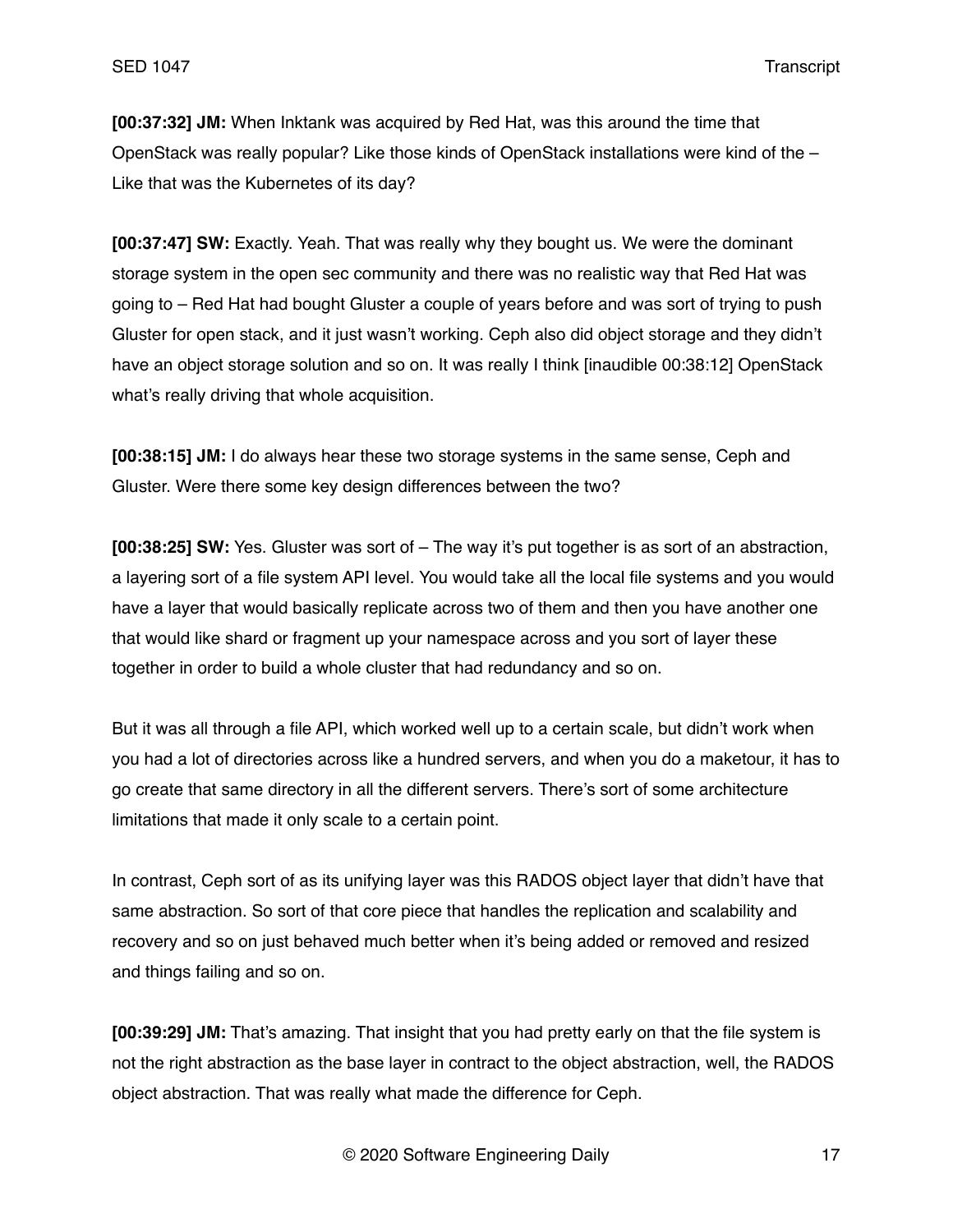**[00:39:47] SW:** Yeah, that's certainly my opinion at least. Yeah, some of the Gluster developers might disagree, but yes.

**[00:39:52] JM:** Why is it the file abstraction is so much harder to manage than the object abstraction?

**[00:40:00] SW:** It's more complicated, because you do a lot of things to files.

**[00:40:04] JM:** It's maybe too complicated for a podcaster.

**[00:40:06] SW:** Yeah. Well, no. No. No. The problem is that the file interface itself is more complicated, because you can do things to files that you can't do to objects. The biggest one is rename. In Ceph, if you write a RADOS object with name foo, that's it. It's called foo and it goes in a certain place in a cluster and that's fine. If it were a file, you could rename it into a different directory. You can change its name. Because of the way that placement works, we're calculating placement based on the name. The act of renaming an object file, whatever it is, would actually move it to a different new location.

In Gluster, to deal with this, they have this sort of like redirects. When something gets renamed, you sort of use the hash function to figure out where it should go. If it got renamed, then you have to sort of leave these breadcrumbs behind or ahead of you, I guess, so the data doesn't have to move every time you rename things. That's just sort of one example. The other one that Gluster struggled with was the way that the directory hierarchy was managed, because it ended up basically marrying the total system file hierarchy across every node, and then certain files would or wouldn't appear on different nodes because you had this sort of arbitrarily deep hierarchy. There's all these complexity around making sure that parent directories exist and how do you deal with permissions and things like reader have to like query all the different nodes and aggregate the results and so on.

The way that Ceph dealt with this is sort of at an entirely different layer above this. The object layer doesn't have anything like reader and it doesn't have rename, and instead the metadata server handles that in a way that's sort of written specifically for that set of semantics. So it can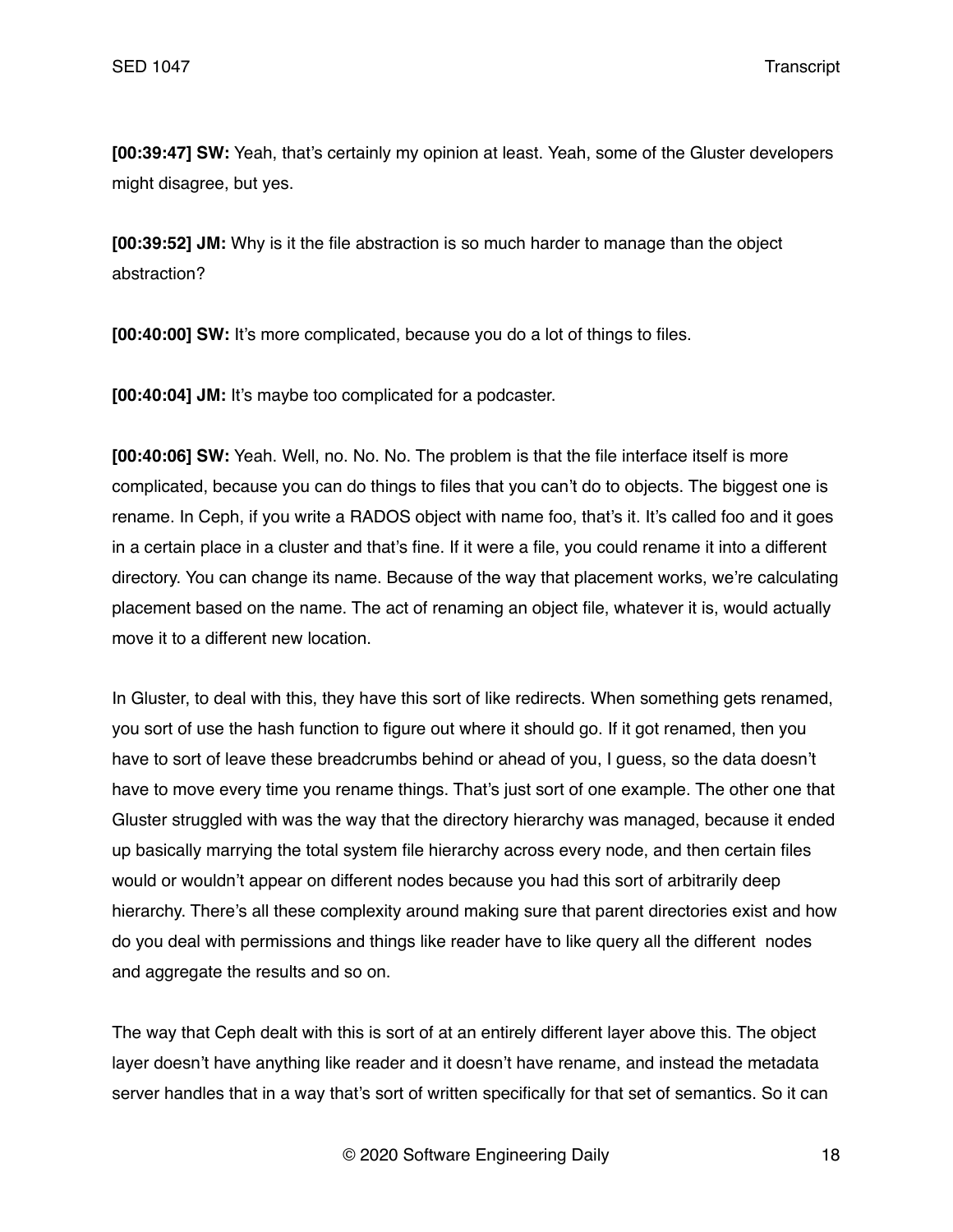to it in a more efficient way. Only that file data gets stored in this sort of free-for-all that is the RADOS object store.

# [SPONSOR MESSAGE]

**[00:41:54] JM:** Vettery makes it easier to find a job. If you are listening to this podcast, you are probably serious about software. You are continually learning and updating your skills, which means you are staying competitive in the job market. Vettery is for people like you. Vettery is an online hiring marketplace that connects highly qualified workers with top companies. Workers and companies on the platform are vetted, and this vetting process keeps the whole market high-quality.

Access is exclusive and you can apply to find a job through Vettery by going to vettery.com/ sedaily. That's V-E-T-T-E-R-Y.com/sedaily. Once you are accepted to Vettery, you have access to a modern hiring process. You can set preferences for location, experience level, salary requirements and other parameters so that you only get job opportunities that appeal to you. If you have the right skills, you have access to a better hiring process. You have access to Vettery. So check out vetter.com/sedaily and get \$300 signup bonus if you accept a job through Vettery. Vettery is changing the way that people hire and the way that people get hired. Check out vetter.com/sedaily an get a \$300 signup bonus if you accept a job through Vettery.

Thanks to Vettery for being a sponsor of Software Engineering Daily.

## [INTERVIEW CONTINUED]

**[00:43:31] JM:** The initial motivation for this episode was I saw a paper from SOSP. I don't remember what that one stands for. It was about lessons from 10 years of Ceph evolution. Can you give a few other pieces of background that you have learned over the years of managing Ceph?

**[00:43:55] SW:** Sure. I mean, the paper was specifically about the storage backend, so Blue Store was mentioned earlier. Originally, we stored all that data on sort of an XFS file system on each disk and then that evolved to Blue Store. It's interesting, because the history is actually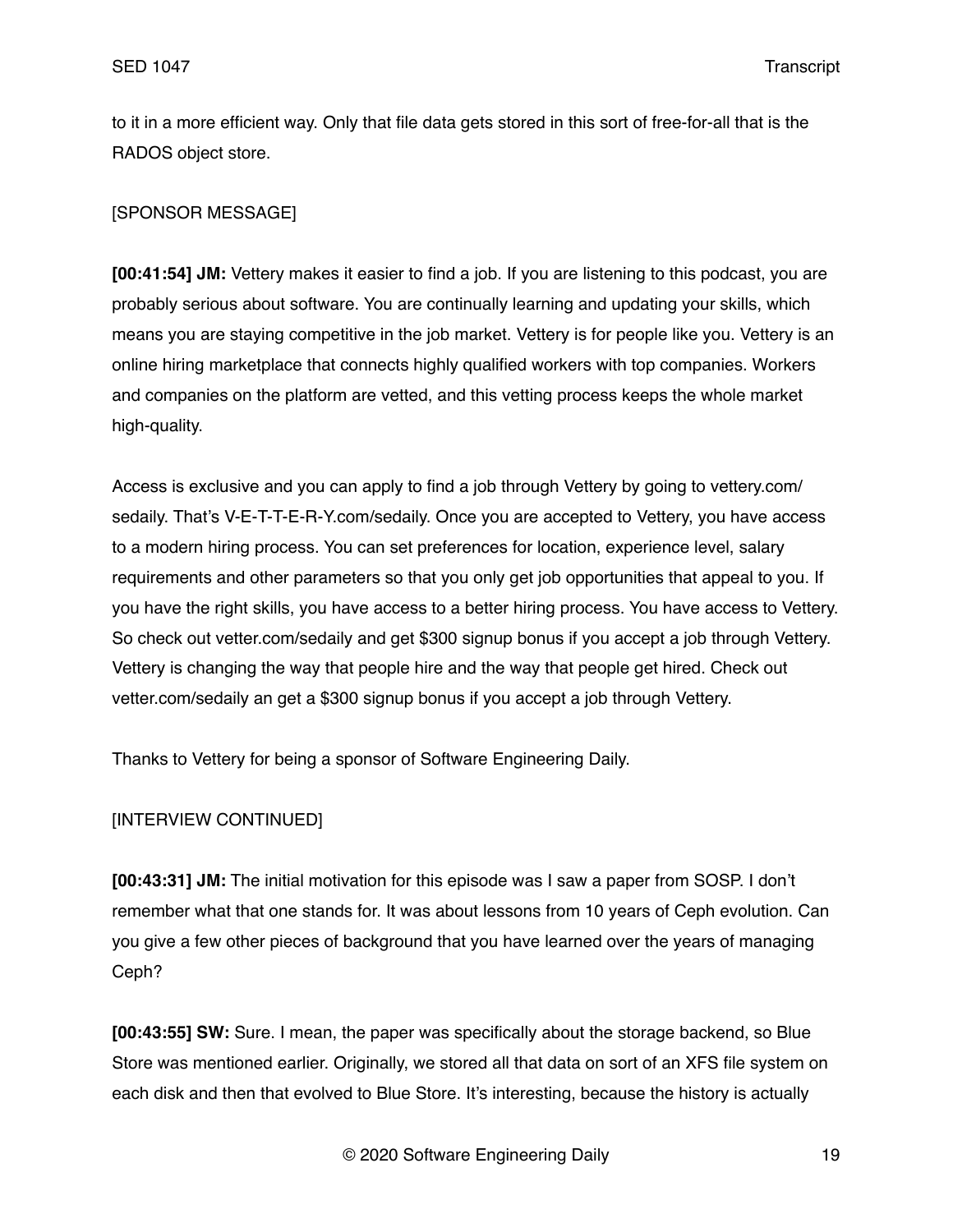sort of more nuanced than that, because we started out writing a custom file backend called [inaudible 00:44:15] that was sort of an object-based file system. Then it was just more code to maintain. We're trying to make everything else work and btrfs appeared to have sort of all the features that we needed. So we pivoted to btrfs, and btrfs didn't stabilize, so we used XFS. Then we realized that we really did need our own custom thing and not a file system. So we wrote Blue Store. It was sort of back to the beginning again.

That's what that paper was about. Really, that using an existing local file system is a very expedient way to get something else the ground quickly, but once you get a little bit further down the road and you hire performance requirements and if the semantics don't quite line up, it's worth the investment to sort of own the entire stack, I guess.

I think that's sort of one blessing. I think the other one, the other big one that comes out is that open source communities are hard maybe. When we first open sourced Ceph, in my mind it was like the greatest thing since life spread. It's such a better design than all the other stuff. People are just going to start using it and submitting code and it's going to be great, and then the reality is that took years to build a user and developer community of people who are actually actively contributing to the project, and it's still sort of an ongoing challenge to cultivate a community of engineers who have time to invest in the project that are paid to do it and are working on it long enough where they can really understand what's a pretty complex system so that they can sort of meaningfully contribute to it. Yeah, open source is hard, but it's fantastic when it works.

**[00:45:43] JM:** You've really worked on a lot of projects, and it was really interesting reading up on your background, and I was pleasantly surprised to learn that you created the WebRing. This is a classic piece of internet lore. A friend showed me WebRing, it's was like digging through an old record collection. Because it was before my time, and I didn't even really start looking at the web history until I was like 22 or something, and I'm sure a lot of people discovered this in high school or whatever. But explain what WebRing is.

**[00:46:23] SW:** Right. Right. It's something that you read about in XKCD Comics that are referencing like the big old internet. No. I think the WebRing thing is funny because I'm credited with creating WebRing the same way I'm credited with creating Ceph. But in both cases, it wasn't my idea and it wasn't really something that I created. It was more something that I like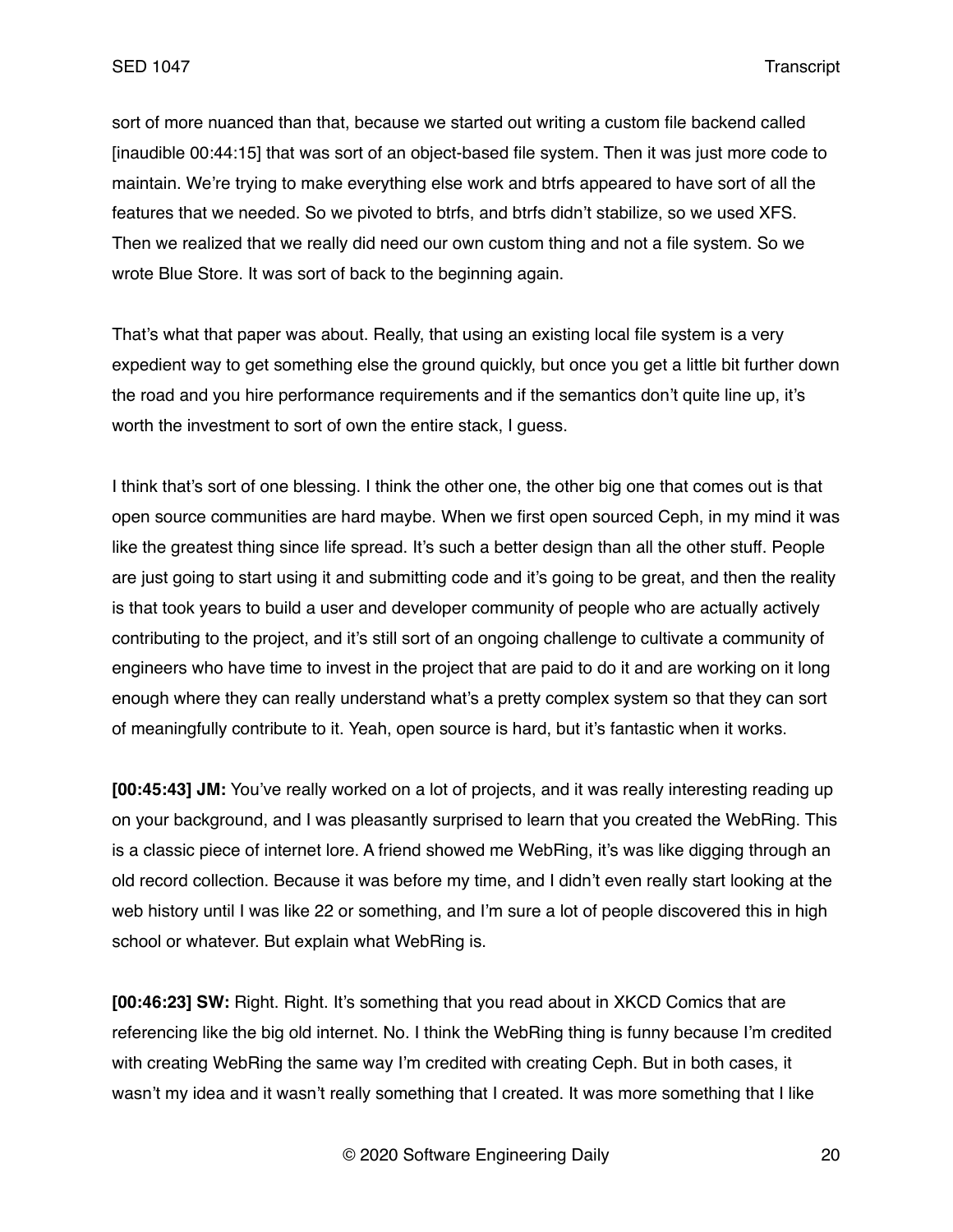managed to build and make success, I guess.

There was a website that I ran across in like 1994, maybe, in high school, that was called Europa. It was the ever-expanding ring of pages or something like that. Basically, the idea was that there's these webpages and there'd be a next site link and it was just link to the next person. Then if you wanted to join the ring, you'd just email one of them and tell them to link to you and you'd link to their next person. Just insert yourself in the list.

I thought that was kind of clever and decided, realized that you can make a CGI script to do it, or maybe somebody told me that you should make a CGI script, and then I read – I can't quite remember. But that's how it started, and then realized that you can have different rings, different topics. You could have ones that are on about cars, about whatever it was. A whole sort of community in what site and so on, built up around it.

Yeah, that was a roller coaster, I have to say, that whole process. Because it was – I started it in high school and was working on it through my first couple of years of college and was learning how to like make something that was on a server that wouldn't crash and would know if things kept scaling and having to deal with all these stuff, and I had to carry a pager and whatever [inaudible 00:47:58]. It was sort of a bizarre college experience, but it was pretty fun. It was pretty fun.

In the end, it sort of – I eventually sold it to GeoCities in Yahoo and that put me in a reasonable financial situation where I could sort of focus on other things that were more exciting. Certainly, I can't complain.

**[00:48:17] JM:** Do you think it could have become something so much more if you would have kept working on it?

**[00:48:23] SW:** I don't know. It depends on what the so much more was. I think that at the time, the rings were – They've really clicked with people because you didn't have Google, really. The search engine [inaudible 00:48:33] but they didn't work very well. So if you were trying to find content or community, you had to go through like the Yahoo directory hierarchical way to find stuff. It was just hard to find stuff on the web. WebRings basically allowed to people to create all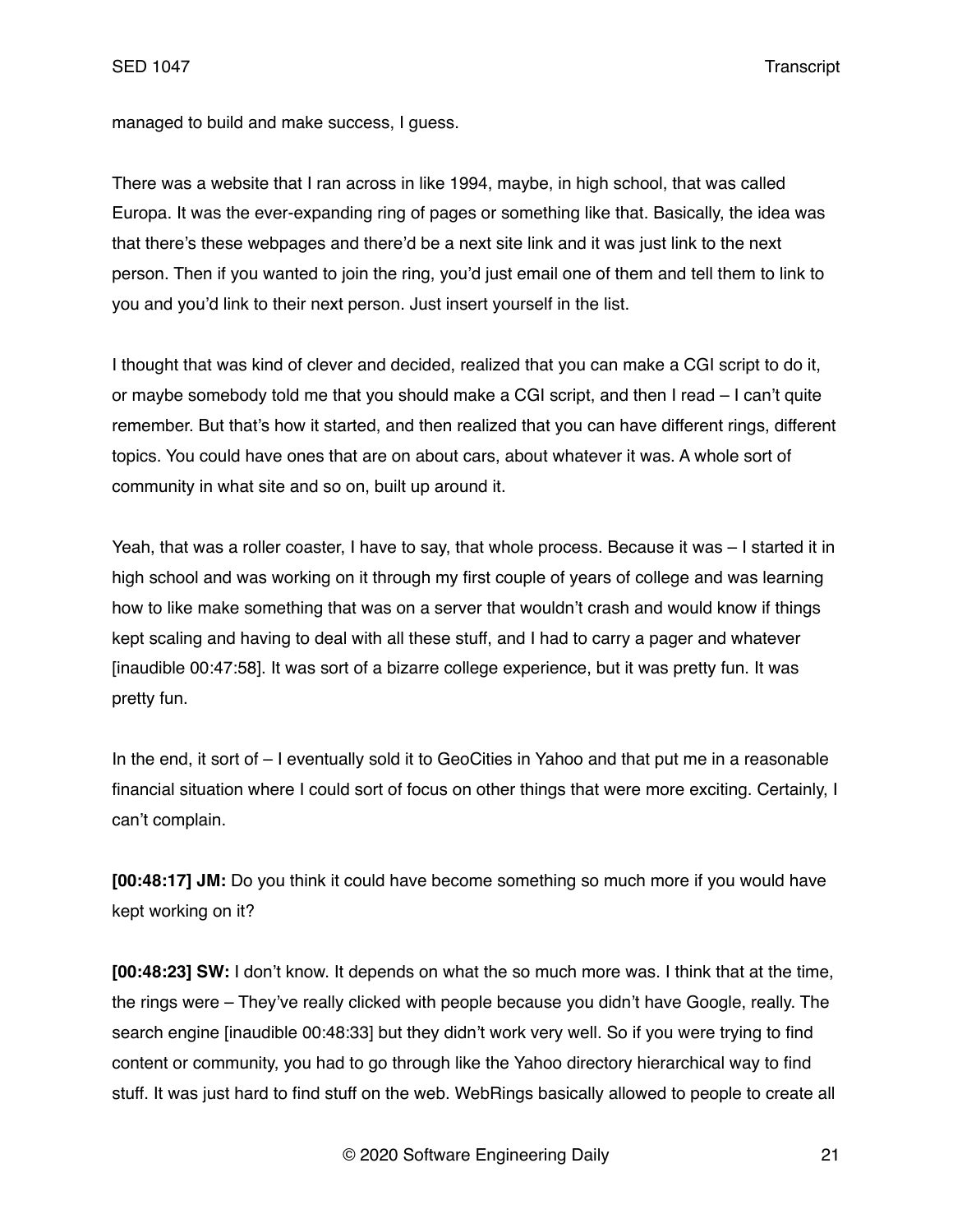these little communities of like sites that all related to the same topic and you'd have the ring master who would sort of manage that community. So it was like once you sort of found your little pocket, you could find this whole little sub-world, or whatever.

I think that worked really well for creating community, but it wasn't like a recipe for a .com company to make money. I think that's ultimately what Yahoo discovered. They went through several years of trying to figure out how to monetize it. Could they put ads on these pages? You end up putting ads on like random websites. People didn't really want to do that. They couldn't really figure out how to turn that into revenue.

Ironically, in the end, they actually sold WebRing to one of the engineers who worked on it and they continued to operate it, but as a bunch of smaller sort of entity. I think that still exists today. I'm not even sure. Then when, now, search is [inaudible 00:49:38] you can always find sort of what you want. I don't know that there's really a substitute for that same thing where you get these little sub-mini communities, pockets of related content. But at the time, it's certainly sort of filled a gap in the web space.

**[00:49:54] JM:** All right. Well, last question, and I've really enjoyed talking to you and enjoyed learning about the various projects you've worked on. After starting these various enterprises that you've started, you've stayed at Red Hat. I wonder, if you weren't at Red hat, what would you be doing? Do you have any other ambitious, crazy distributed systems, or web social networking, or hosting infrastructure company idea or have you dropped the mic while you're on top of your game?

**[00:50:27] SW:** Yeah. I mean, what I normally tell people when they ask this me this question is that I feel like I'm not done with Ceph yet. It feels like the state-of-the-art storage technology that you reach for should be open source, and yet still people spend billions of dollars a year on these proprietary systems, that if they're better, they shouldn't be, because you should be able to build an open source solution that's better than proprietary one.

I think Ceph has been hugely successful, and so I'm certainly not complaining, but it feels like we're not done yet and not really just walk away. If I am going to be working on Ceph, then Red Hat is the easiest and best place to do it, because they're huge supporters of Ceph. We have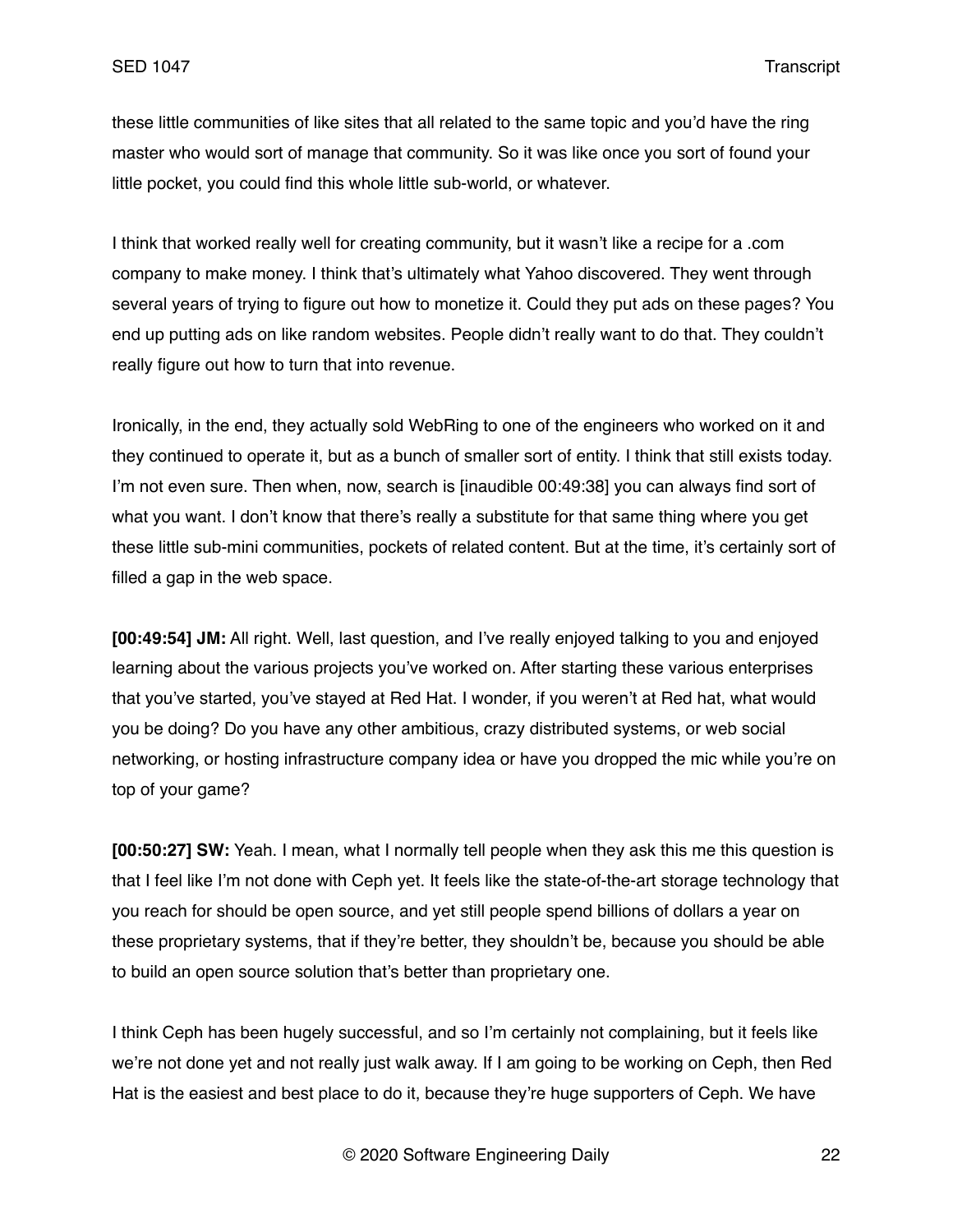tons of engineers working on it. It's a great open source friendly company and a great place to work.

But it's funny that you should ask that question, because I am actually taking a leave of absence from Red Hat starting next week through the end of the year to work on something entirely different, and that is just putting all the Ceph stuff on hold for a little bit in order to see if there's something I can do to help out with the political situation here in the US. I'm going to be working with an organization trying to get voters registered, particularly underrepresented communities, young people, minorities and people who are sort of in states where there's voter suppression and related tactics so see what we can do about that. It will be a little bit of a change of pace.

**[00:51:54] JM:** That's awesome. I mean, the world could use an open source WebRing also, just to let you know. Facebook – We need the open source. As badly as we need the open source answer to S3 and EBS, we also need the open source WebRing. I do hope you solve voter suppression or alleviate the political problems of the United States also. But just letting you know, you got one prospective social WebRing user here, open source WebRing.

**[00:52:22] SW:** Cool. Good to know. Thanks.

**[00:52:24] JM:** Sage, thanks a lot for coming on the show. I'm really inspired by your work. It's quite amazing. Appreciate your time.

**[00:52:29] SW:** Thanks for having me. It was good talking.

## [END OF INTERVIEW]

**[00:52:40] JM:** Apache Cassandra is an open source distributed database that was first created to meet the scalability and availability needs of Facebook, Amazon and Google. In previous episodes of Software Engineering Daily we have covered Cassandra's architecture and its benefits, and we're happy to have DataStax, the largest contributed to the Cassandra project since day one as a sponsor of Software Engineering Daily.